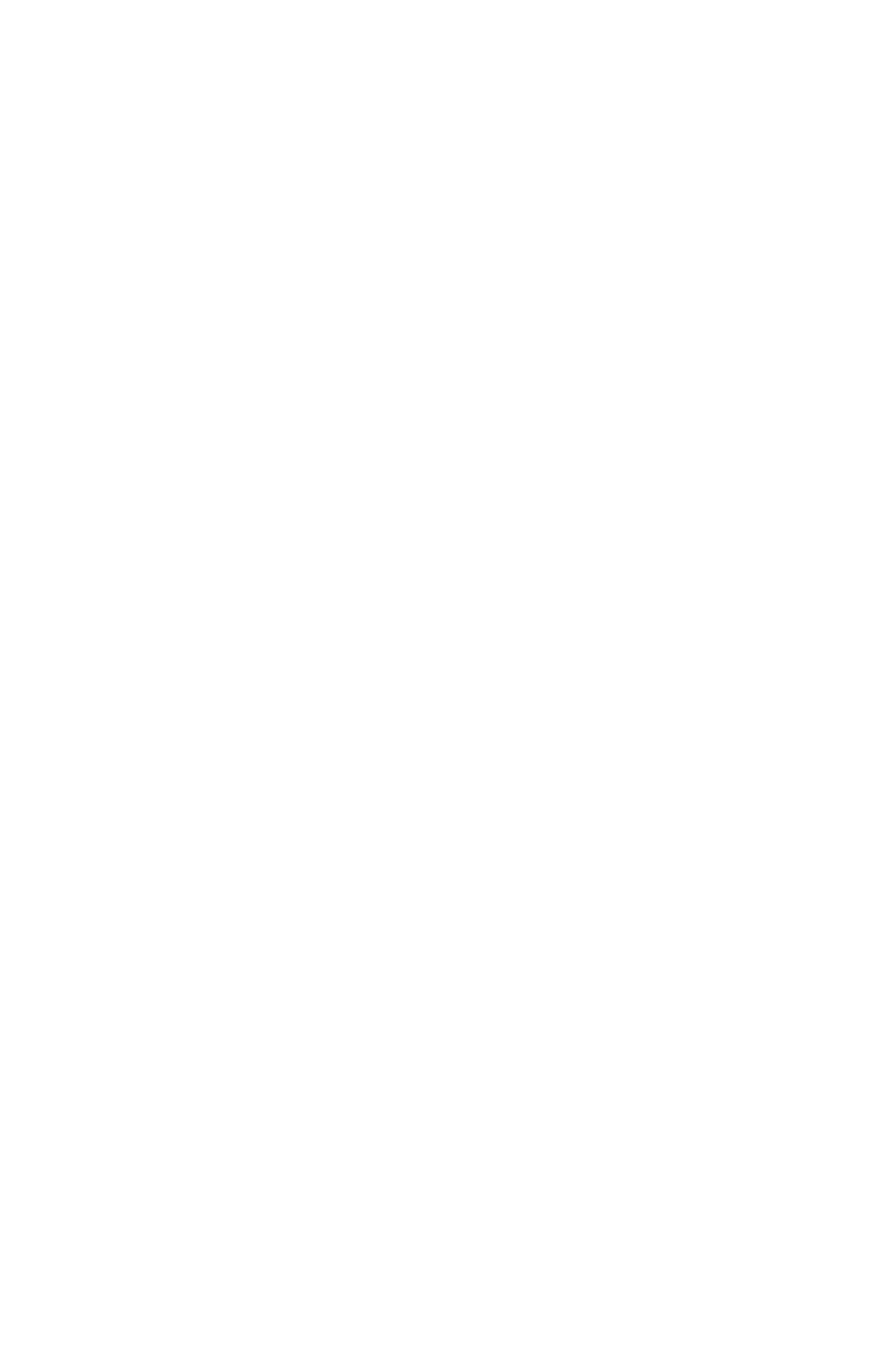# AKADEMI KREYÒL AYISYEN: KI AVANTAJ ? KI PWOBLÈM? KI DEFI? KI AVNI?

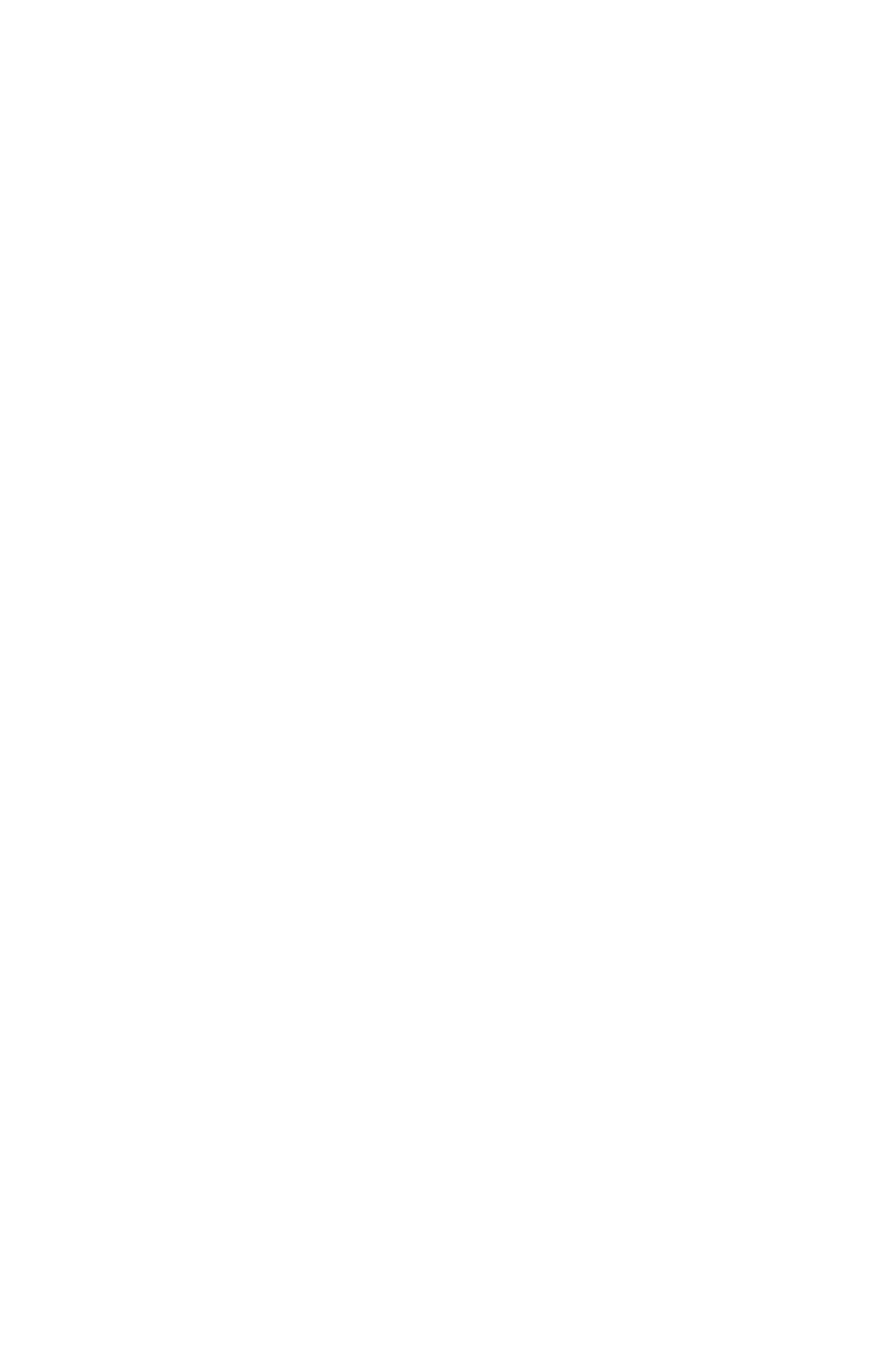## AKADEMI KREYÒL AYISYEN: KI AVANTAJ? KI PWOBLÈM? KI DEFI? KI AVNI?

**INIVÈSITE LETA D AYITI** PÒTOPRENS, 26-29 OKTÒB 2011

az kòlòk sa a chita sou nesesite pou nou fè bon jan refleksyon epi pou nou jwenn bon jan antant sou yon sitiyasyon ki konsène tout nasyon an e ki makonnen ak lang moun nan popilasyon an pale e ki jan Leta ayisyen jere sitiyasyon sa a.

Gen plizyè atik nan konstitisyon 1987 la ki bòde kesyon lang yo ann Ayiti. Nan yon premye moman, konstitisyon an fè yon mouvman doub; an 1<sup>e</sup>, li rekonèt lang kreyòl la kòm lang « tout ayisyen an jeneral », an 2<sup>èm</sup>, li fè konnen genyen de (2) lang ofisyèl: kreyòl ak franse. Konstitisyon an fè lòt egzijans toujou, tankou pou kominikasyon ant Leta ayisyen ak popilasyon an fèt nan tou de (2) lang ofisyèl yo kit se lè pouvwa jistis la ap travay oubyen kit se lè pou enstitisyon Leta yo simaye tout dokiman ki konsène lavi peyi a nan lang sa yo tou, ni aloral, ni alekri. Nan lide pou li ankouraje yo respekte divès dispozisyon sa yo, konstitisyon an egzije Leta ayisyen pou li mete yon Akademi ayisyen kanpe. Prensipal travay konstitisyon an trase pou akademi an se « fikse lang kreyòl la epi fè lang kreyòl la devlope anfòm, ann òd epi selon prensip lasyans » (Atik 213).

Si n ap gade sak fèt depi 24 lane pèp ayisyen an vote konstitisyon an, nou ka di nou lwen toujou: nan kesyon kominikasyon ant leta ak popilasyon an, nan kesyon edikasyon, nan kesyon lajistis, elatriye.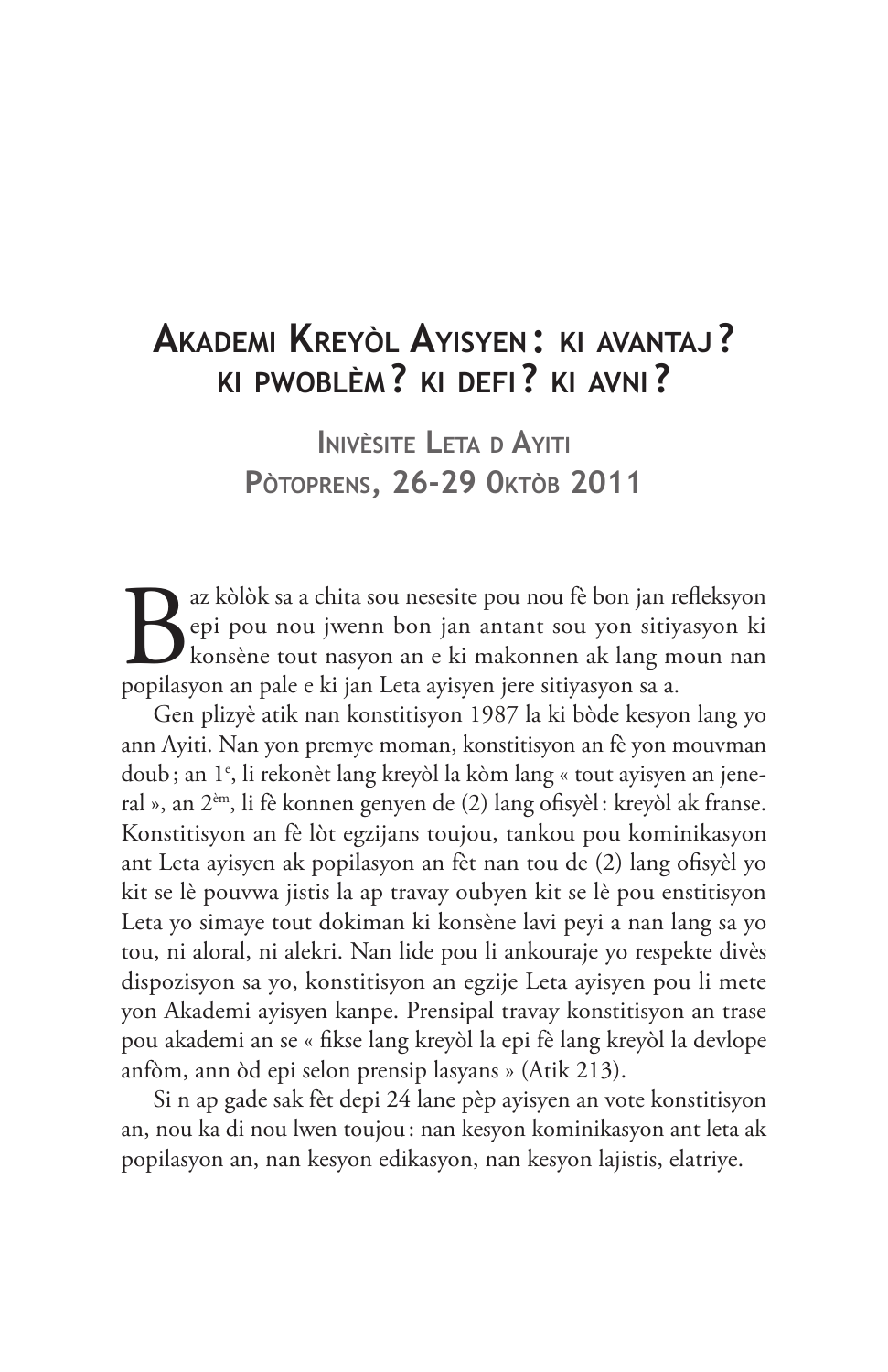Konsa, nan woumble sa a, n ap gen pou gade kouman nou ka rive fè aplike youn nan egzijans totalkapital pèp ayisyen an fè depi 24 lane li vote konstitityon 87 la.

Liv kòlòk la prezante ansanm aktivite ki ap gen pou fèt nan kad evenman syantifik sa, depi nan ouvèti kòlòk la jouk nan bout li. Epi tou li prezante yon anèks ki gen ladan l yon seri dokiman enpòtan ki konsène kòlòk la ak Akademi lang kreyòl la. Liv kòlòk la gen diferan pati tankou:

- Prezantasyon
- Lis moun ak enstitisyon ki òganize kòlòk sa a
- Pwogram kòlòk la
- Rezime kominikasyon yo
- Anèks
	- » Pwopozisyon tèks diskisyon sou ki sa Akademi lang kreyòl la ka ye.
	- » Deklarasyon komite inisyativ pou mete Akademi ayisyen an kanpe.
	- » Appel solennel pour la mise en place de l'Académie du créole haïtien

Pou komite inisyativ la: Inivèsite Leta d Ayiti / Direksyon rechèch

6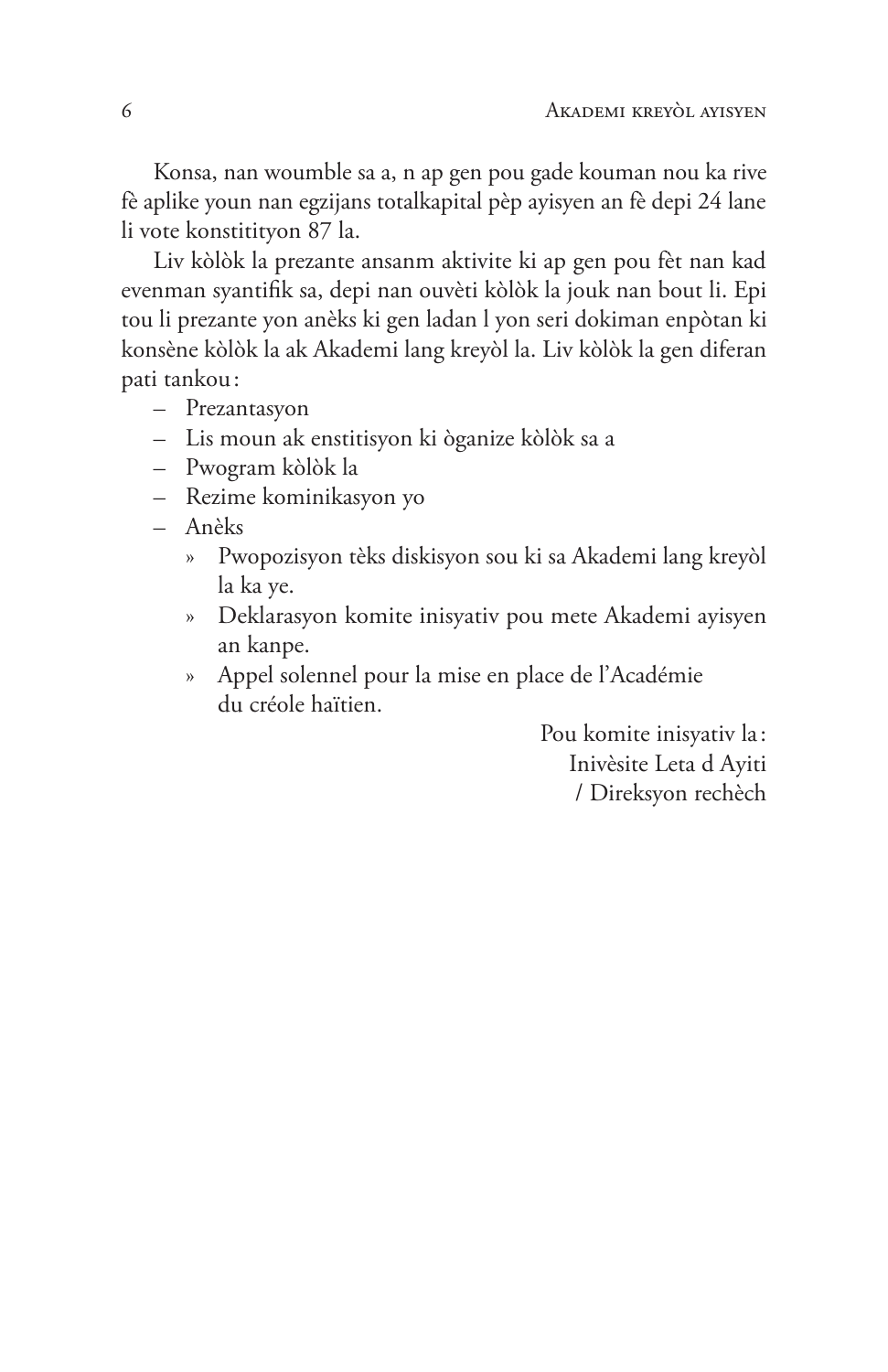# LIS MOUN AK ENSTITISYON KI ÒGANIZE KÒLÒK SA A

#### **KOM ITE INISYATIV**

- Inivèsite Leta d Ayiti (UEH): Jean Vernet HENRY/ Fritz DESHOMMES
- Sekreteri d Eta pou Alfabetizasyon (SEA): Carol JOSEPH/ **Grégory CALIXTE**
- Près Nasyonal d'Ayiti: Willems ÉDOUARD
- Konfederasyon Nasyonal Vodou Ayisyen: Max BEAUVOIR/ Euvonie Auguste
- Jounal Bon Nouvèl: Jean-Pierre NZEMBA WAYI/ Rosilia François

### Komite pilotaj

- Ministè Edikasyon Nasyonal ak Fòmasyon Pwofesyonèl (MENFP): Pierre Michel LAGUERRE/ Néhémie BOUSSIQUOT
- Sekreteri d Eta pou Alfabetizasyon (SEA): Carol JOSEPH/ **Grégory CALIXTE**
- Près Nasyonal d'Ayiti: Willems EDOUARD
- Konfederasyon Nasyonal Vodou Ayisyen: Max BEAUVOIR/ Euvonie Auguste
- Inivèsite Leta d Ayiti (UEH): Jean Vernet HENRY/ Fritz DESHOMMES
- Fakilte Lengwistik Applike (FLA): Lionel SANON/ Junior Fils RENÉ
- Bon Nouvèl: Jean-Pierre NzEMBA WAYI/ Rosilia FRANÇOIS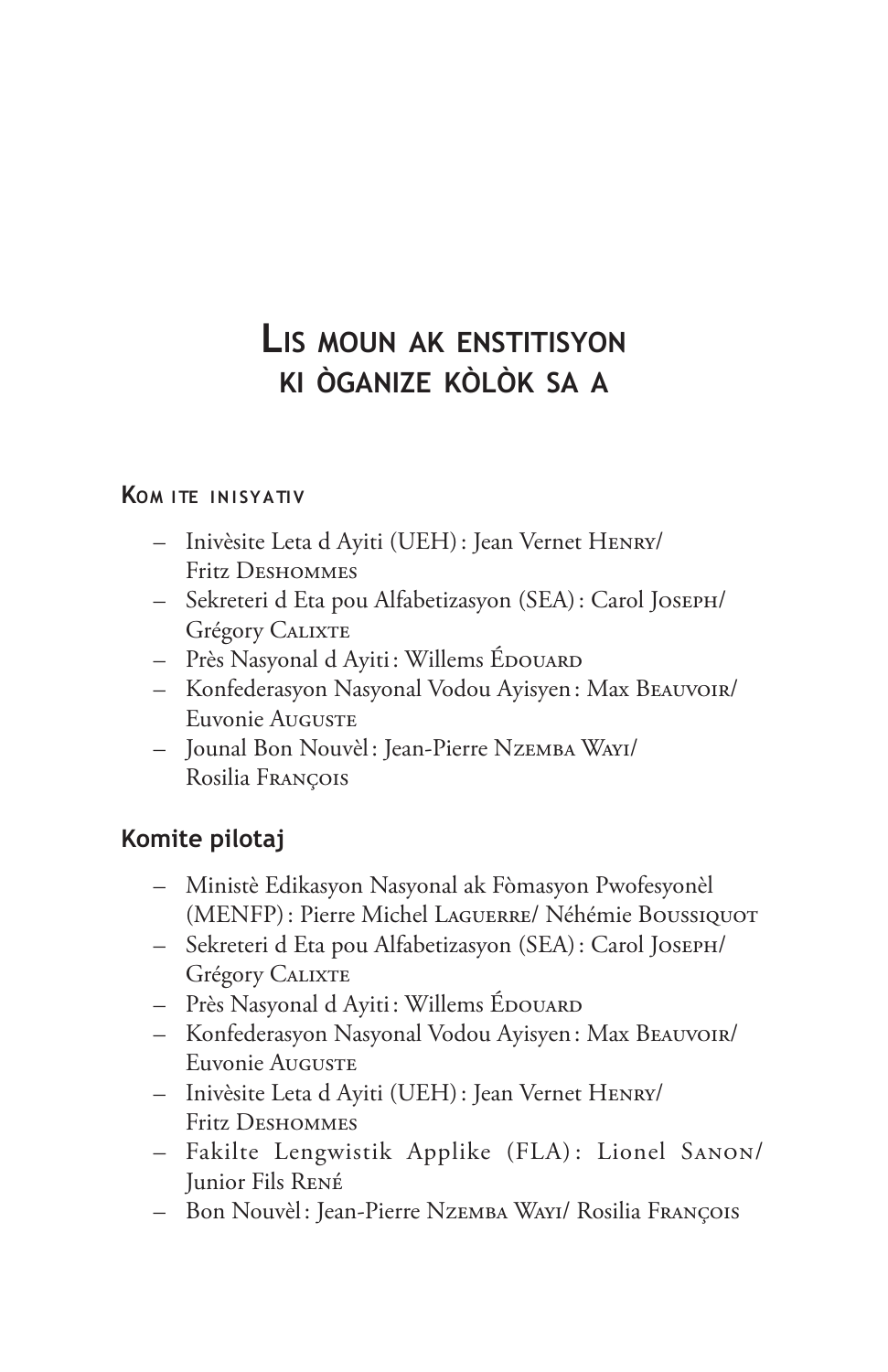- Sosyete Animasyon ak Kominikasyon Sosyal (SAKS): **Sony ESTEUS**
- Biwo Nasyonal Etnoloji (BNE) : Suze MATHIEU
- Ministè Kilti ak Kominikasyon (MCC) : Jn-Yves BLOT

#### Komite syantifik

- Darline COTTIERE
- Fritz DESHOMMES
- Jean Léon AMBROISE
- Yves Deiean
- Laennec HURBON
- Michel DEGRAFF
- Renaud GOVAIN
- Nirvha JEAN-JACQUES
- Pierre Michel LAGUERRE

### Komite sipò

- Adeline CHANCY
- Clotaire SAINT-NATUS
- Pierre Michel CHÉRY
- Pauris JN-BAPTISTE
- Frenand LÉGER
- Stéphane PIERRE-PAUL
- Lyonel TrouILLOT
- Carol JOSEPH
- Lionel SANON
- Pè Jan Our
- Rosilia François

### Komite òganizasyon

- Wilson DORLUS
- Claude PIERRE
- Jean-Léon AMBROISE
- Rodny Esteus
- Monique ELICART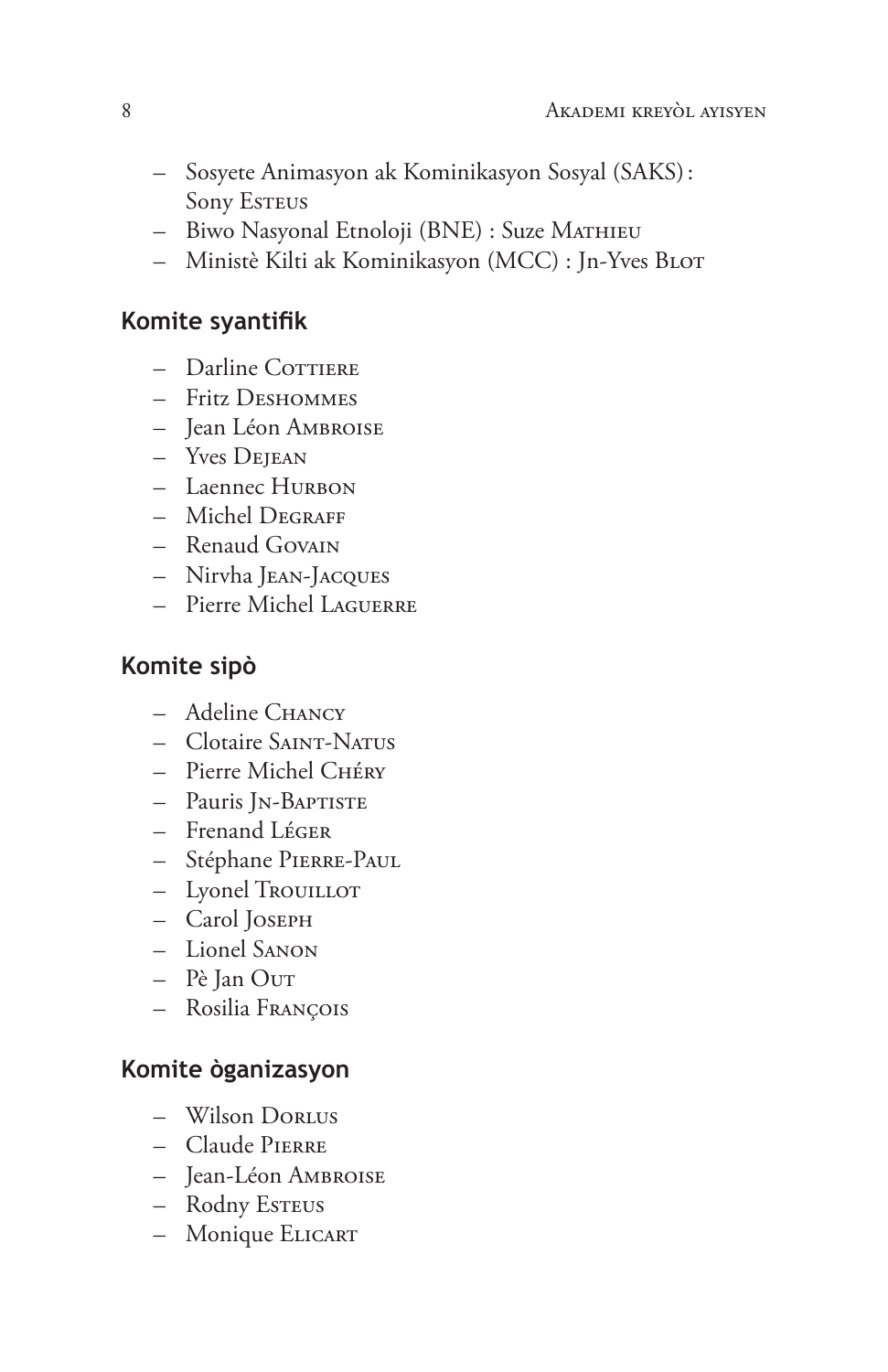## **PWOGRAM KÒLÒK LA**

#### **MÈKREDI 26 OKTÒB 2011**

Seremoni ouvèti : 6è00-8è00

- De mo pou kòmanse
- Diskou manm Komite Inisyativ la :
	- 1. Pè Nzemba Wayi, Direktè Jounal Bòn Nouvèl;
	- 2. Ati Nasyonal Max Beauvoir, Prezidan Konfederasyon Nasyonal Vodouyizan Ayisyen
- Diskou prezidan komisyon edikasyon Sena a, Edmonde Supplice-Beauzile
- Diskou Rektè Inivèsite Leta a, Jean Vernet Henry
- Diskou minis manm komite pilotaj la
- Kolasyon

#### Premye jounen: jedi 27 oktòb 2011

| 9è00-9è45  | Diskou prensip sou kesyon akademi an, |
|------------|---------------------------------------|
|            | Doktè Yves Déjean                     |
| 9è45-10è00 | Poz                                   |

#### 10è00-11è50 Panèl A: Lang ak sosyete

Ki kalte rapò nou ka tabli ant lang ak sosyete ? Nan ki mannyè nou ka pale de koze lang lan tankou yon pwoblèm anndan sosyete a ? Nan ka ki konsène leta ayisyen ak popilasyon ayisyen an, ki mòd pwoblematizasyon ki ka pèmèt nou bouske nannan pwoblèm sosyete sa a? Kesyon sa yo se yon lo pami yon ansanm kesyon reyalite sosyal ayisyen an mande nou poze, nan sa ki gen pou wè ak mannyè moun ap viv nan peyi a, ansanm enstitisyon ak dokiman ki pwodui pou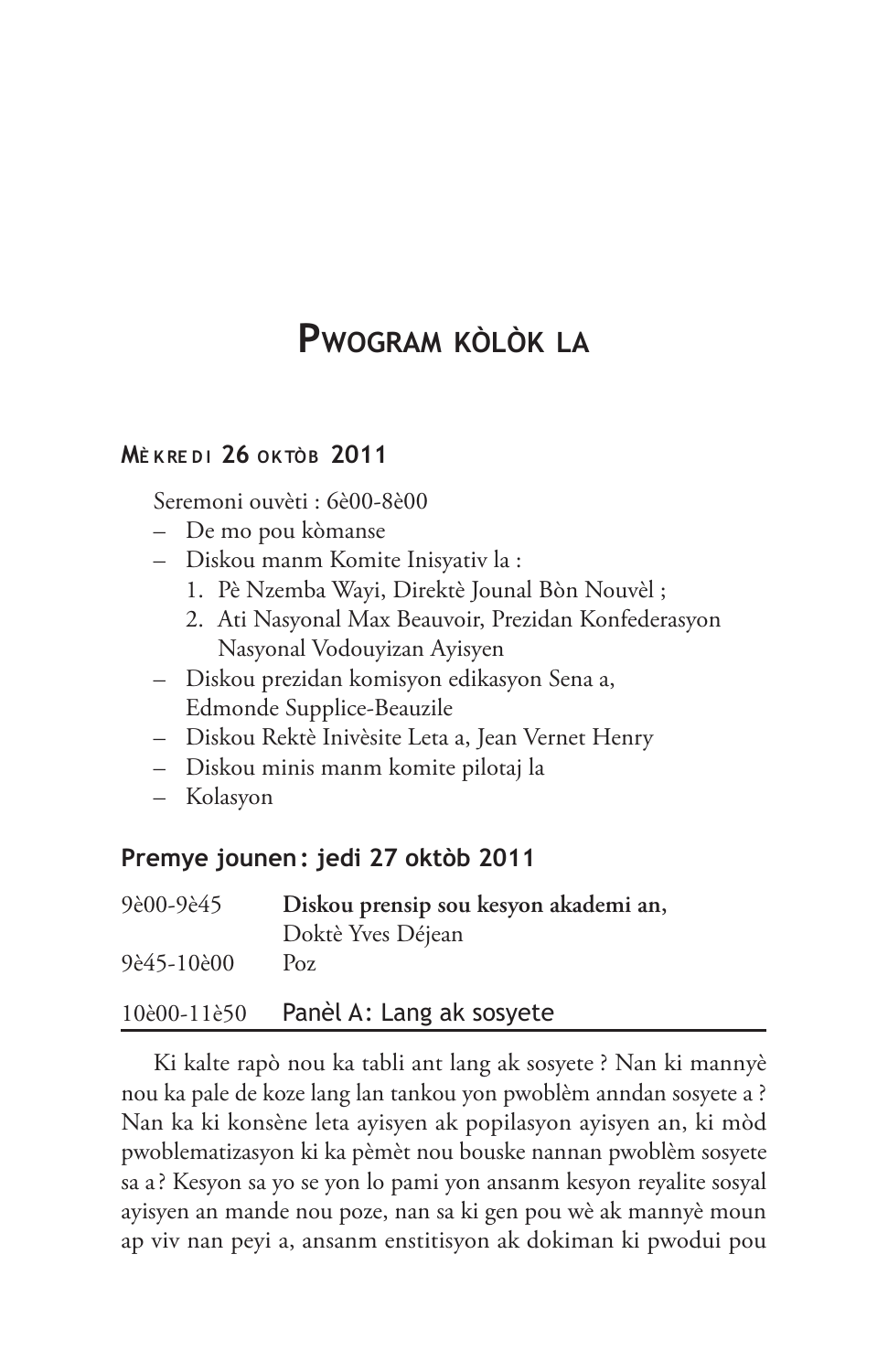òganize lavi moun, rapò moun ak ansanm enstitisyon ak dokiman ki pwodui pou òganize lavi. Plizyè nivo te ka parèt nan kad yo pwoblematizasyon sou lang ak sosyete. a) « moun » nan rapò yo ak kesyon ontoloji, egzistans epi idantite; b) mòd kategorizasyon moun ak regwoupam moun ann Ayiti sou sa ki konsène lang popilasyon an ak lang Leta ayisyen (sa ki egzije sitou pou nou gade makfabrik popilasyon nou an); c ) rapò popilasyon ayisyen an ak lòt popilasyon nan kad divès kalte regwoupman ak enstitisyon nasyonal, rejyonal ak entènasyonal.

Nan sans sa a, panèl « Lang ak sosyete » a se yon bon pòt louvri pou kòmanse poze manman kesyon sa a : Ki akademi ayisyen pou Ayiti, nan ki rejyon ak nan mond?

#### Pwogram panèl A

- Langue et intégration nationale Michel Hector, Inivèsite Leta d'Ayiti
- Le créole et les relations internationales d'Haïti: des initiatives et leurs incidences (1940-1960). Wien Weibert Arthus, doktora nan Istwa, Inivèsite Pari I Panteyon-Sòbòn.
- Nesesite ak idantite: Pwodiksyon ekritoryèl an lang ayisyen. Tontongi (Eddy Toussaint), Editè an chèf Revi Tanbou
- Conflictualités et « reconnaissance » comme imposition du soi dans l'espace civique : reconnaissance de soi entre « complicité » et résistances.
	- Adler Camilus, Etidyan pou doktora nan Filozofi, LCCP Pari 8.
- Deba, diskisyon

#### Panèl B : Lang kreyòl ak jan yo sèvi avè l

Panèl sa a jwenn sous nan lide ki di richès lang kreyòl la chita nan richès pratik moun ki pale l yo. Lide sa kore yon lòt lide ki pèmèt nou konprann lang kreyòl la pa senpman yon tiyo ki konekte moun ak moun nan sa y ap di, men tou li se yon rezèvwa konesans pou moun ki pale l yo. Nan sans sa, li enpòtan pou nou kesyone fason yo sèvi ak lang kreyòl la nan divès domèn lavi popilasyon ayisyen an. Pa egzanp, ki jan yo sèvi ak lang kreyòl la nan domèn lasante kit se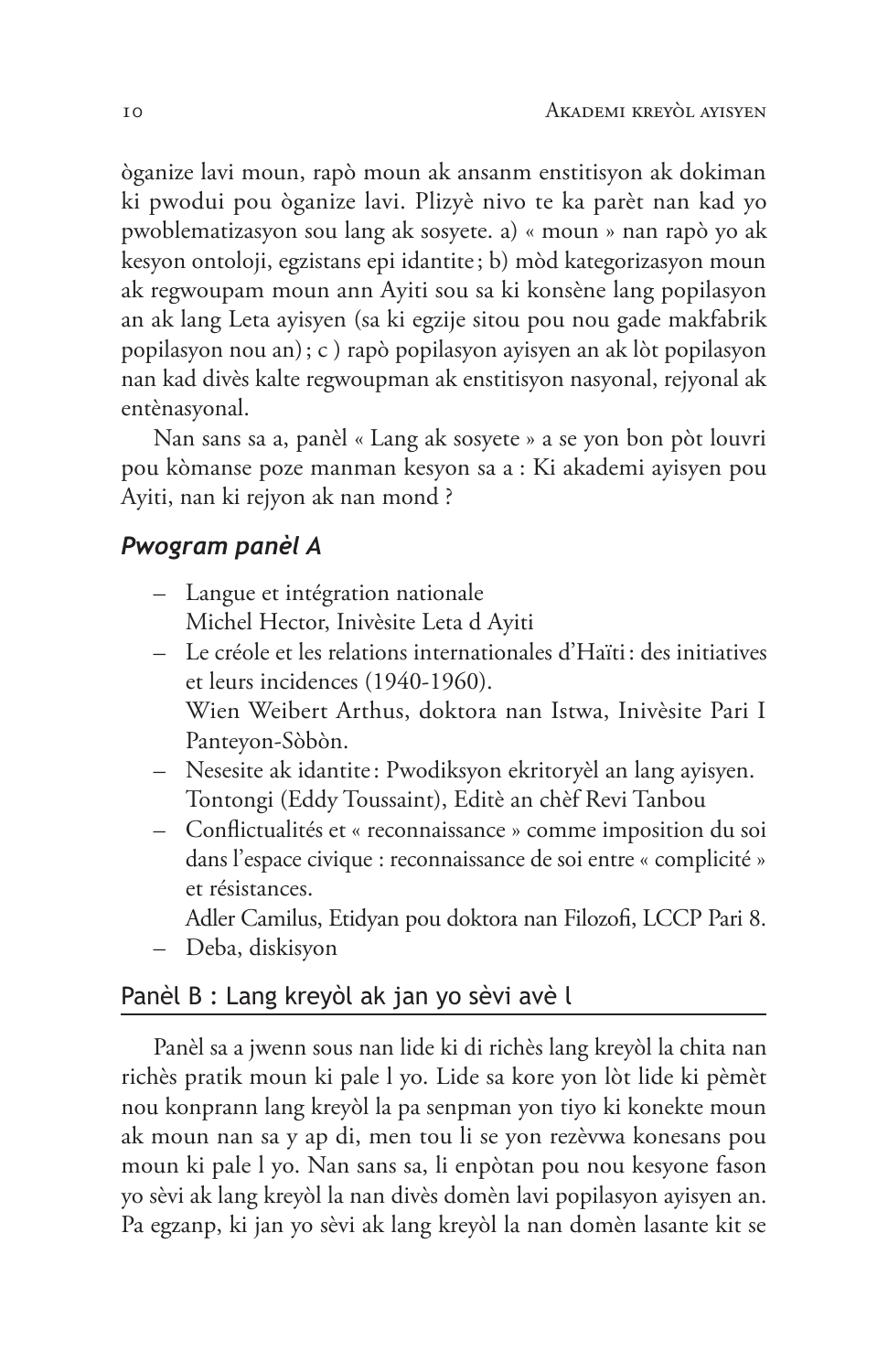jan enstitisyon yo sèvi ak li, kit se konesans ki pwodui nan fason popilasyon an sèvi ak lang kreyòl la. Sa makonnen tou ak kesyon sou rapò enstitisyon yo ak popilasyon yo dwe bay sèvis la, men tou, li makonnen ak rapò enstitisyon yo ak konesans ki pwodui anndan popilasyon ayisyen an.

11è50-1è20: Temwayaj (15 minit chak moun)

## Pwogram panèl B

- « Sante ak konesans kò fanm » Nicole Magloire, doktè, otè liv « Koze Fanm »
- « Kreyòl nan anseyman syans nan lekòl » Guy Etienne, Direktè Kolèj Catts Pressoir,
- « Fòmasyon sou lasyans veterinè an kreyòl » Rosanie Moise-Germain, Agwonòm, Direktris Veterimed,
- Eksperyans tradiksyon « Mèt Lawouze Douvanjou »/ Jacques Roumain (Gouverneurs de la Rosée) Clotaire Saint-Natus, powèt, ekriven, tradiktè
- Deba, diskisyon

#### 1è20-2è30 : Dine

#### Panèl B (suit): Lang kreyòl ak jan yo sèvi avè l 2è30-5è00 : (20 minit chak moun)

- Pretay mo kreyòl ayisyen fè nan anglè ak espànyòl : konpòtman « leksiko-semantik » ak fonolojik mo prete yo. Renauld Govain, Pwofesè nan Inivèsite Leta d Ayiti
- Expérience à Cuba avec le créole haïtien. Isabel Martinez Gordo, Pwofesè ak envestigatè, Direktè Instituto de Literaturatura y Linguistica
- Bay bwèlt Sendomeng : Uses of Haitian Creole in Santo Domingo, Dominican Republic. Jayaram Kiran, Kandida doktora, Teachers College, Inivèsite Columbia.
- Ann brase lide pou n mete yon politik tradiksyon sou pye nan peyi a.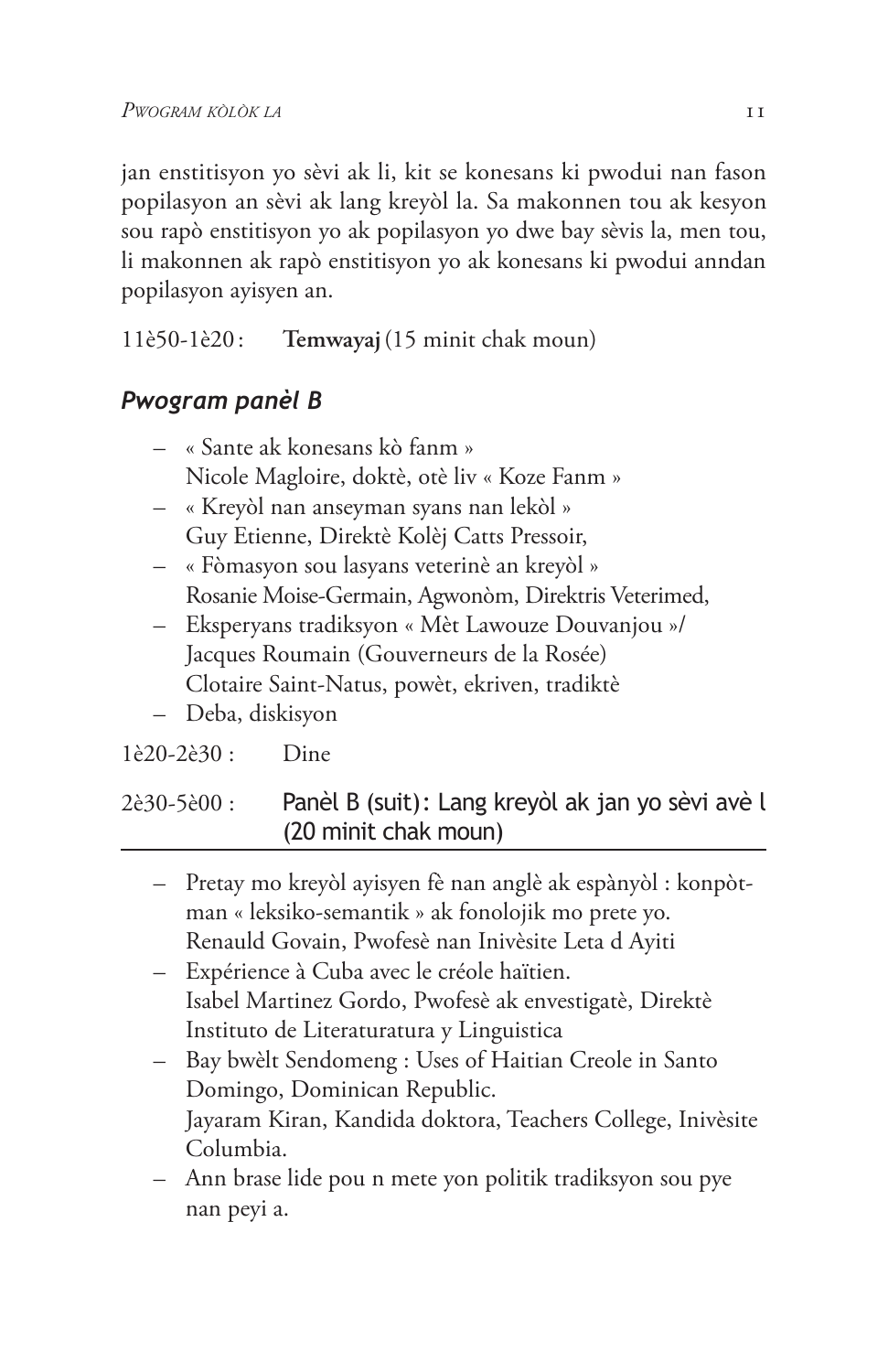Jacques Pierre, Konferansye sou Kreyòl ayisyen ak Franse, Duke University, Durham, North Carolina.

- Le créole et la production littéraire. Paul Antoine, Pwofesè Inivèsite Leta d Ayiti.
- Le Créole dans la République des Lettres : une esquisse et un détour pan-Créole Reginald Dewight Patterson, Etidyan pou Doktora, Depatman lang Womàn : la littérature francophone et créolophone, l'histoire antillaise, la linguistique créole. Duke University.
- Constructing the History of the School of Caribbean Linguistics Marsha Nicole Hinds-Layne, mastè nan leksikoloji, Etidyan pou yon doktora nan Lengwistik ak Filozofi nan Inivèsite West Indies (Cave Hill), Babad.
- Deba, diskisyon

### Dezyèm jounen: vandredi 28 oktòb 2011

## Panèl B: Lang kreyòl ak jan yo sèvi avè l (suit)

9è00-9è45 : Kreyòl nan Legliz (15 minit chak moun)

- Istwa legliz nan pwomosyon kreyòl;
	- Monseyè Pierre André Pierre, Rektè Inivèsite Nòtredam ; Pè William Smarth, Direktè CIFOR (Centre Inter-Institut de Formation Religieuse)
- Eksperyans tradiksyon bib la an kreyòl, Monseyè Pierre-Antoine Paulo, Monseyè nan eveche Pòdepè, Prezidan Komisyon Episkopal pou tradiksyon bib la.
- Deba, diskisyon

9è45-10è00 :  $Poz$ 

#### Panèl C : Lang kreyòl, edikasyon, teknoloji 10è00-12è30 :

Lè nou konsidere lang lan tankou yon rezèvwa konesans, sa egzije nou poze tèt nou kesyon sou fason moun pwodui konesans epi fason moun pataje konesans ak lòt moun, kit sa gen pou wè ak konesans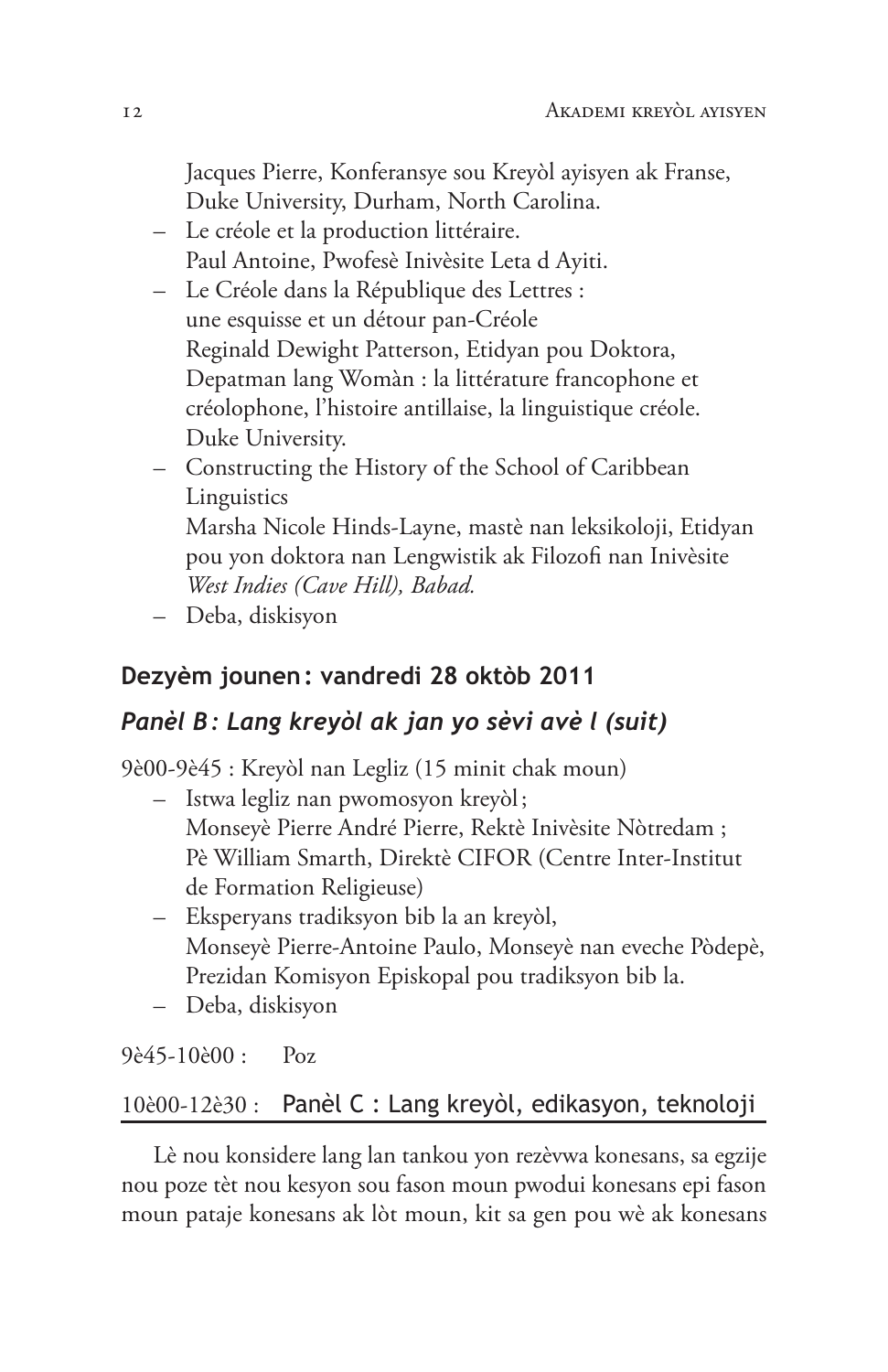sou pratik lavi, mannyè nou panse ak mannyè nou aji. Men tou sa gen pou wè ak konesans sou divès domèn nan lavi moun, epi tou, sa gen pou wè ak aplikasyon teknik konesans yo. Sa mennen nou dirèk dirèk nan pwoblematizasyon sou mòd rapò ki tabli ant lang, edikasyon epi teknoloji. E kòm pozisyon tout lang toujou varye soti yon epòk rive yon lòt, lang kreyòl la ap evolye nan bouch moun ki pale l yo. Kidonk, li charye lòt konesans chak jou pi plis, e li ka charye plis ankò. Nan sans sa a, sèvi ak yon lang nan edikasyon popilasyon ki pale li a, se yon nesesite e se menm yon devwa. E se konsa nou ta kapab poze tèt nou kesyon, si edikasyon se pa youn nan branch ki pouse save fè rechèch sou yon lang? Jan yon popilasyon sèvi ak lang li kapab ede li evolye sou plan syantifik. Evolisyon k ap fèt nan lemond kapab pouse moun poze tèt yo kesyon sou jan yo kab sèvi ak lang yo pale a, ki kote yo kab sèvi ak li epi pou ki sa, e se youn nan defi nouvo teknoloji enfòmasyon yo mete devan popilasyon ayisyen an ki pale kreyòl jounen jodi.

### Pwogram panèl C (20 minit chak moun)

- Lekòl an kreyòl nan xxi<sup>e</sup> syèk, ak teknoloji pou enfòmasyon ak kominikasyon.

Michel Desgraff, MIT Lengwistik ak Filozofi, Cambridge;

- Interaction Créole TIC (Technologie de l'Information), Raymond Noel, Ing, pwofesè inivèsite Leta d'Ayiti:
- Le créole haïtien et la nouvelle technologie de communication universelle d'Unima Logiciel. Lionel Audant, V.P. Recherche, Unima Logiciel;
- Créole et expérience de Google, Jean Francois, Sosyete Koukouy;
- Renforcer l'accès des locuteurs du créole haïtien aux progrès intellectuels, techniques et scientifiques, Rochambeau Lainy, doktè an lengwistik, chèchè nan laboratwa LiDiFra (Linguistique, Didactique et Francophonie), Université de Rouen;
- Langaj matematik an kreyòl, Pierre Michel Chéry;
- Deba, diskisyon.

#### 12è30-1è30 : Dine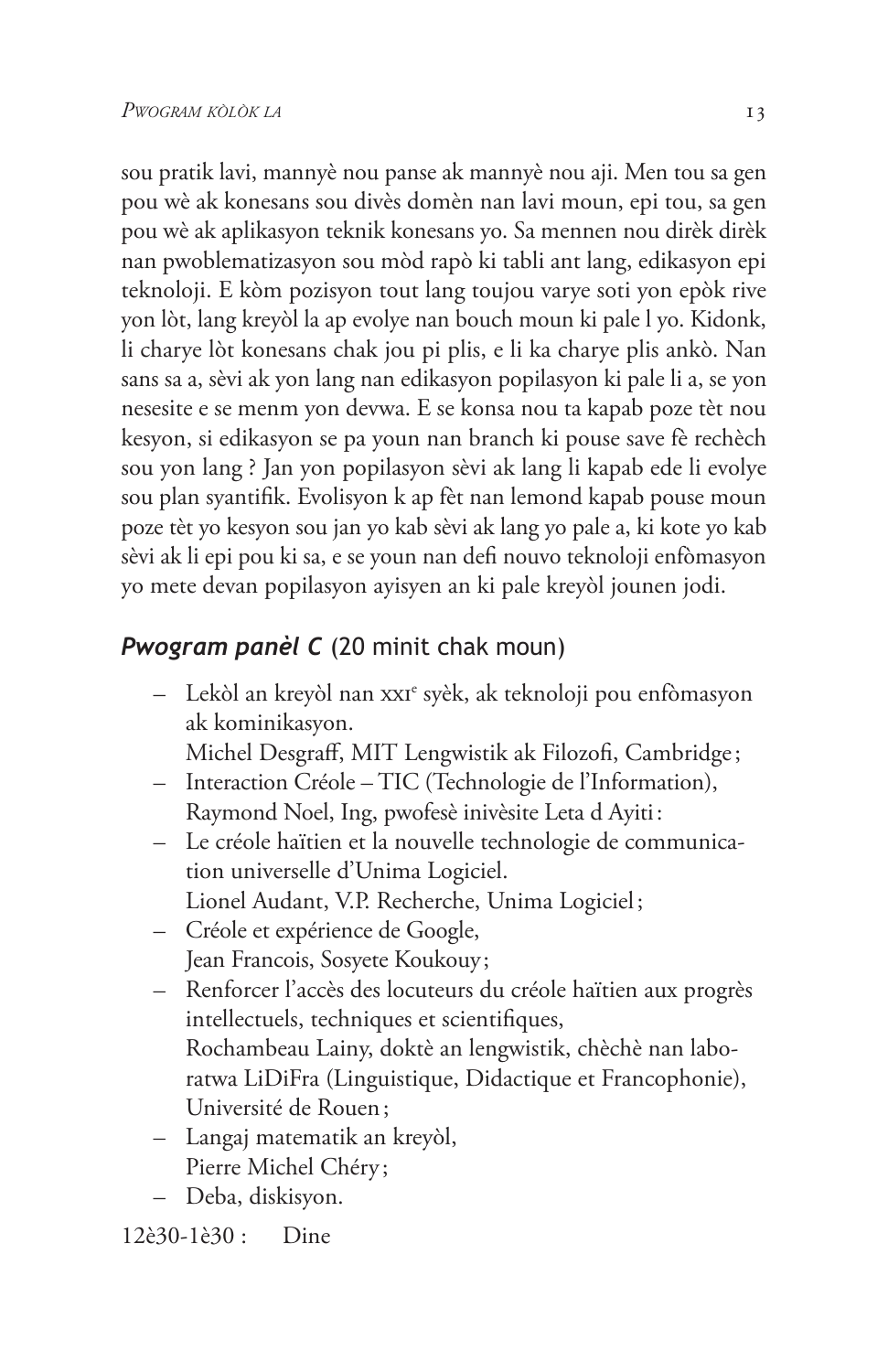#### Panèl D : Amenajman lengwistik  $1e30-3e20$ :

Panèl sa se yon gwo kafou nan sa ki konsène mete Akademi lang kreyòl la sou pye. Li sitou poze kesyon sou travay ki fèt déjà e sou travay ki rete pou fèt pou konnen lang kreyòl la, lè nou konsidere l tankou yon sistèm tou louvri moun ki pale l yo ap pwodui chak jou pi plis. Li travèse yon ansanm preyokipasyon sou zafè semantik, estilitistik, estetik ak lòt ankò. Panèl sa konsène tou yon ansanm kesyon ki ta dwe poze nan chache konprann itilizasyon lang lan nan divès kalite sitiyasyon (nan enstitisyon, nan mitan zanmi ak fanmi, ak moun nou pa konnen, oubyen sa ki konsène itilizasyon gwosye).

#### **Pwogram panèl D** (20 minit chak moun)

- Fè pwomosyon ekri nan lang kreyòl ayisyen an: poukisa epi kouman?
	- Frenand Léger, kandida pou doktora an literati franse nan inivèsite Towonto.
- Yon amenajman lengwistik pou devlopman pèp ayisyen. Jean-Robert Placide, pwofesè kreyòl ak fransè, chèchè kreyòlis Joseph Sauveur Joseph, PhD an lengwistik, pwofesè lang ak kilti. Soukomite lang GRAHN-Monde.
- Normalisation, standardisation et aménagement linguistique ou créole: entre oraliture et écriture. Alberte Magally Constant, Doktè nan didaktik lang ak kilti, Inivesite Pari 3 Sòbòn.
- Pledman pou yon nòmalizasyon lang kreyòl nan kad amenajman lengwistik lang kreyòl. Yon akademi lang pa oblije fè travay negatif.

Nicolas André, MA, Pwofesè Kreyòl ayisyen nan depatman lang modèn FUI.

– Deba, diskisyon

#### Panèl E : Akademi Kreyòl Ayisyen : Filozofi,  $3e20-5e40:$ Definisyon, Wòl, Modèl estrikti

Panèl sa se kafou kote pou nou kòmanse reflechi ak entèvenan yo sou ki kalite zouti nou bezwen pou travay sou lang kreyòl la. Li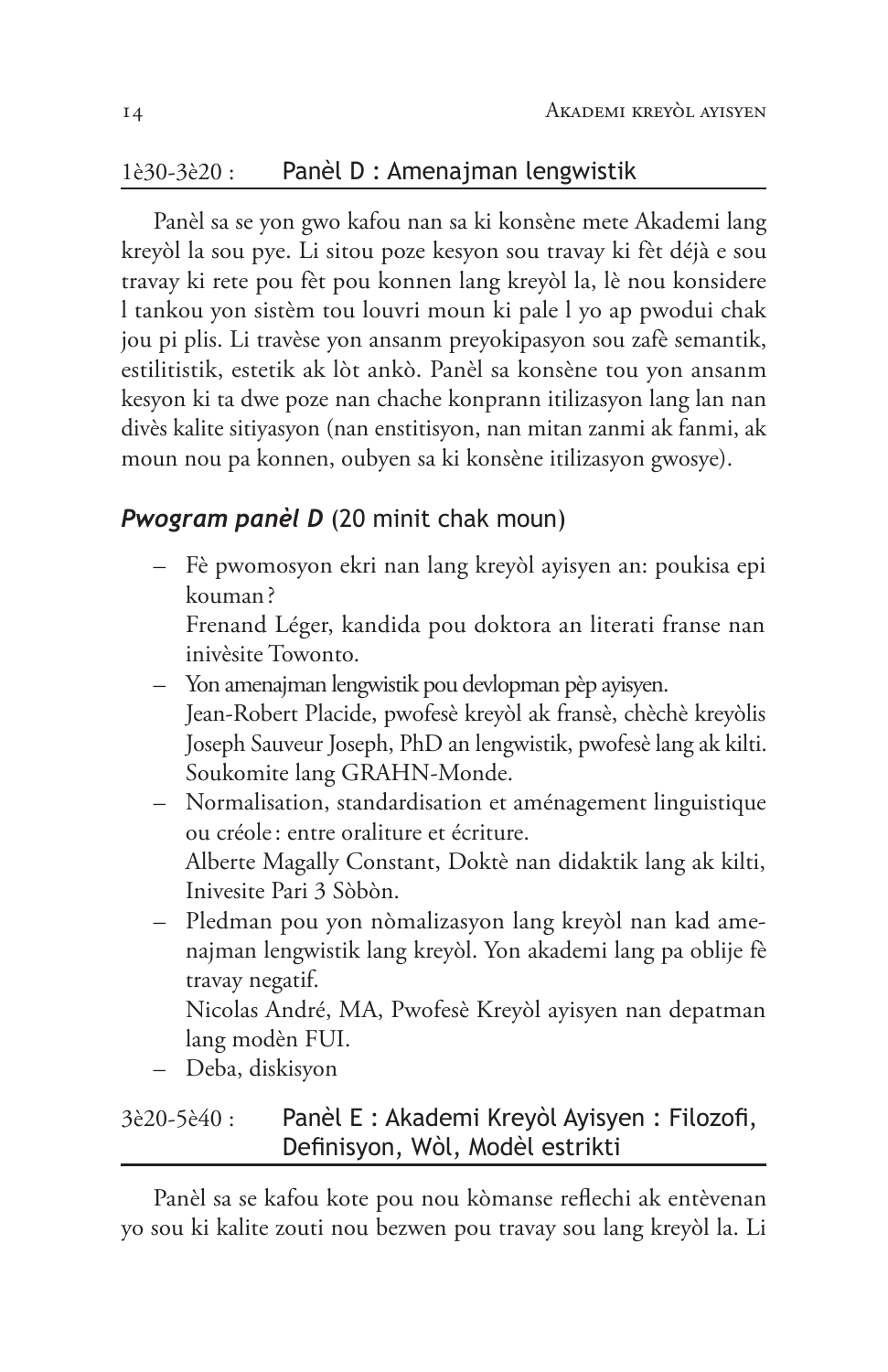travèse yon manman kesyon ki se: Ki zouti nou bezwen pou travay sou lang kreyòl ki koresponn ak makfabrik sosyete a epi koresponn ak kontèks sosyolojik ayisyen

## **Pwogram panèl E** (20 minit chak moun)

- Enjeux institutionnels et rôles d'une académie du Créole en Haïti. Anje enstitisyonèl ak wòl yon Akademi Kreyòl en Ayiti. Bénédique Paul, Inivèsite Leta d Ayiti
- Kreyòl, franse, angle, panyòl: ki plas ak wòl yon akademi kreyòl nan jan lang ap evolye an Ayiti ? Darline Cothière, Inivèsite Pari 3
- La production scientifique dans une langue donnée est elle conditionnée à l'existence d'une académie ? Lemète Zéphyr, Profesè Inivèsite Leta d Ayiti
- Kreyòl ak lasyans Michel-Ange Hyppolite, Vis-Prezidan Sosyete Koukouy
- Wòl akademi Kreyòl la, Jean-Robert Placide, manm sosyete koukouy, manm GRAHN Kreyòl ak akademi, Emmanuel Eugène, manm Sosyete Koukouy
- Deba, diskisyon

## Twazyèm jounen : Samdi 29 oktòb 2011

9è00-10è00: Panèl E (suit) Akademi Kreyòl Ayisyen : Filozofi, Definisyon, Wòl, Modèl estrikti

- Faciliter l'expression créole du droit Alain Guillaume, pwofesè nan Inivèsite Quisqueya - Une Académie pour le créole Morisien.
	- Vinesh Hookoomsing, Prezidan Akademi kreyòl morisyen
- Deba, diskisyon
- 10è-11è30 : Atelye travay : Mizanplas Akademi Kreyòl Ayisyen an
- 11è30-11è45 : Poz kafe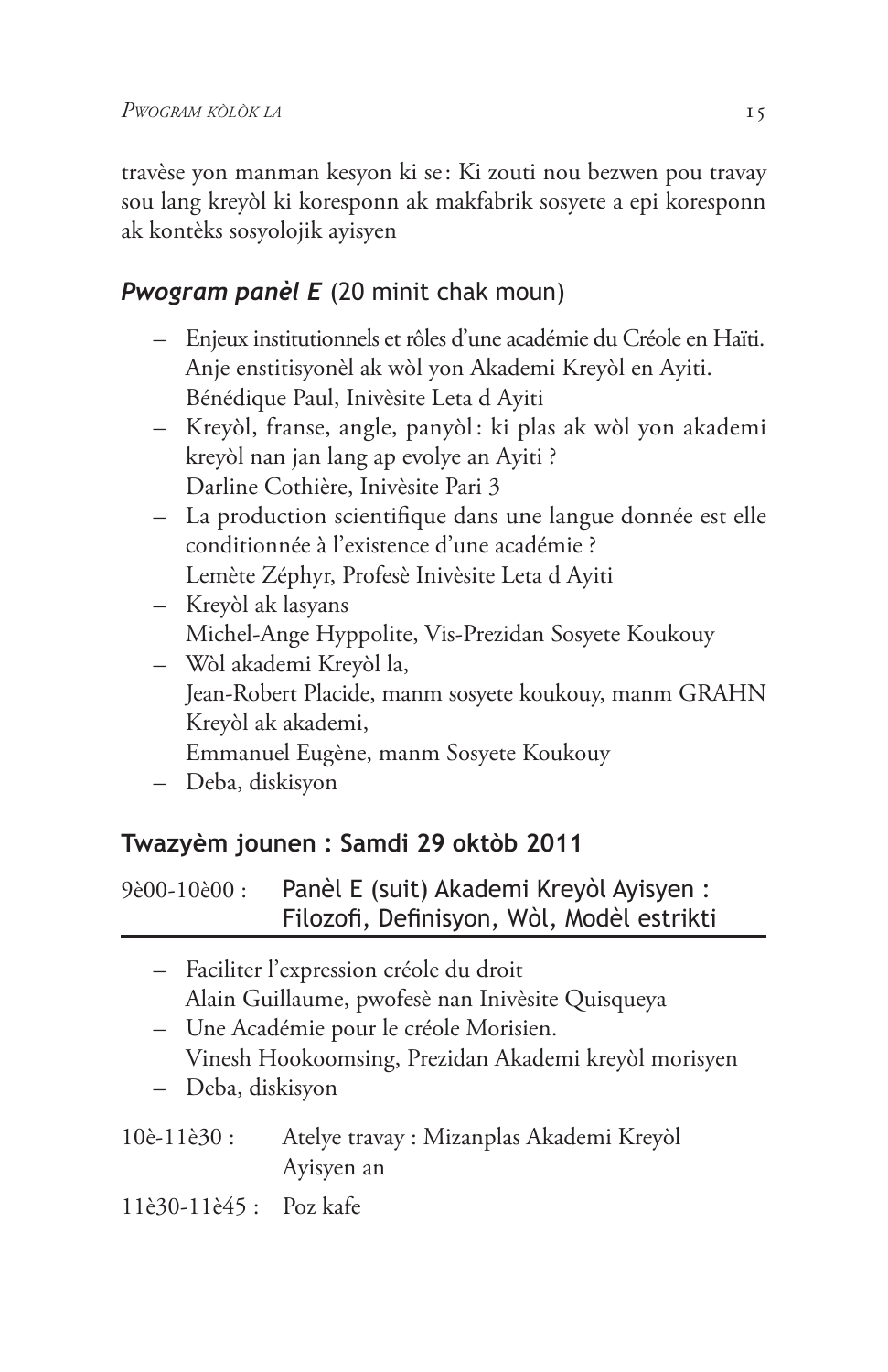11è45-12è45 : Plenyè

- Prezentasyon Travay Atelye yo  $\lambda$
- » Deba, diskisyon
- » Rezolisyon kòlòk la
- » komite suivi kòlòk la.
- 12è45-1è00 : Finisman
- $1\text{e}00 2\text{e}00$ : Dine
- 6è00-10è00 : Sware kiltirèl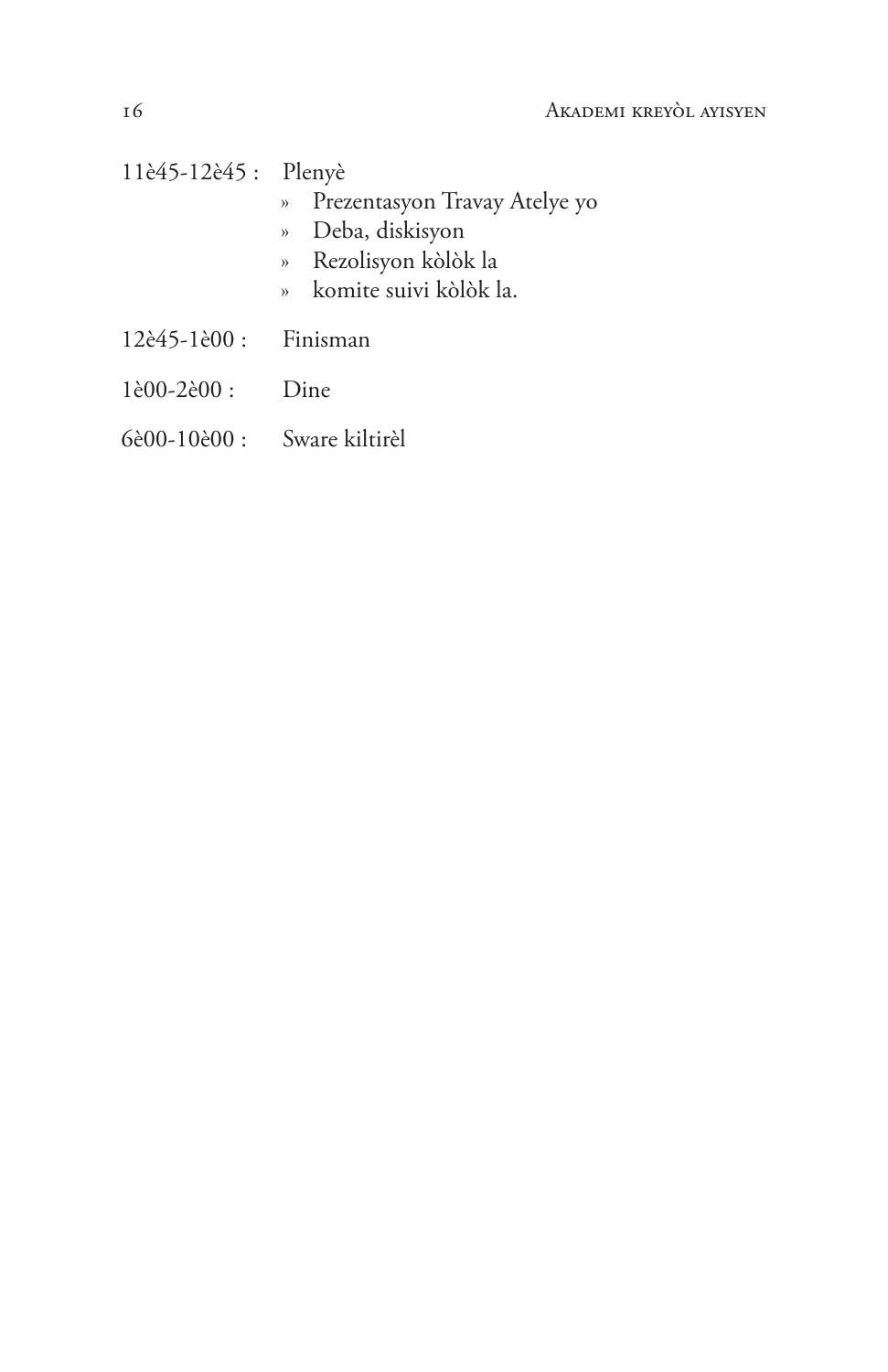# IV. REZIME KOMINIKASYON YO

#### **WIFN WEIRERT ARTHUS**

#### Le créole et les relations internationales d'Haïti : des initiatives et leurs incidences (1940-1960)

L'objectif de cette présentation est d'analyser les incidences de ces initiatives sur les relations internationales d'Haïti. Deux partenaires importants d'Haïti étaient concernés par toute démarche visant à valoriser le créole. Les États-Unis, d'un côté, finançaient les campagnes de valorisation du créole et encourageaient une syntaxe établie selon la méthode établie par le pasteur américain, Frank Laubach. La France, de l'autre côté, voyait comme une menace pour le français toute tentative visant à promouvoir une utilisation « scientifique » du créole

#### Eddy Toussaint (Tontongi) Editè an chèf Revi Tanbou

#### Grann liy yon esè an preparasyon

#### Nesesite ak idantite : Pwodiksyon ekritoryèl an lang ayisyen

Antanke lang ki gen yon istwa delejitimasyon ak enferyorizasyon kote yo konsidere palan-lokitè yo kou bèbè k'ap pale yon non-lang, yon lang ki pa konsidere kou yon lang totalkapital, lang ayisyen an (ke moun rele jeneralman « kreyòl » oubyen « kreyòl ayisyen » avèk yon souzantandi pejoratif), ap mennen yon konba alafwa kòm ekspresyon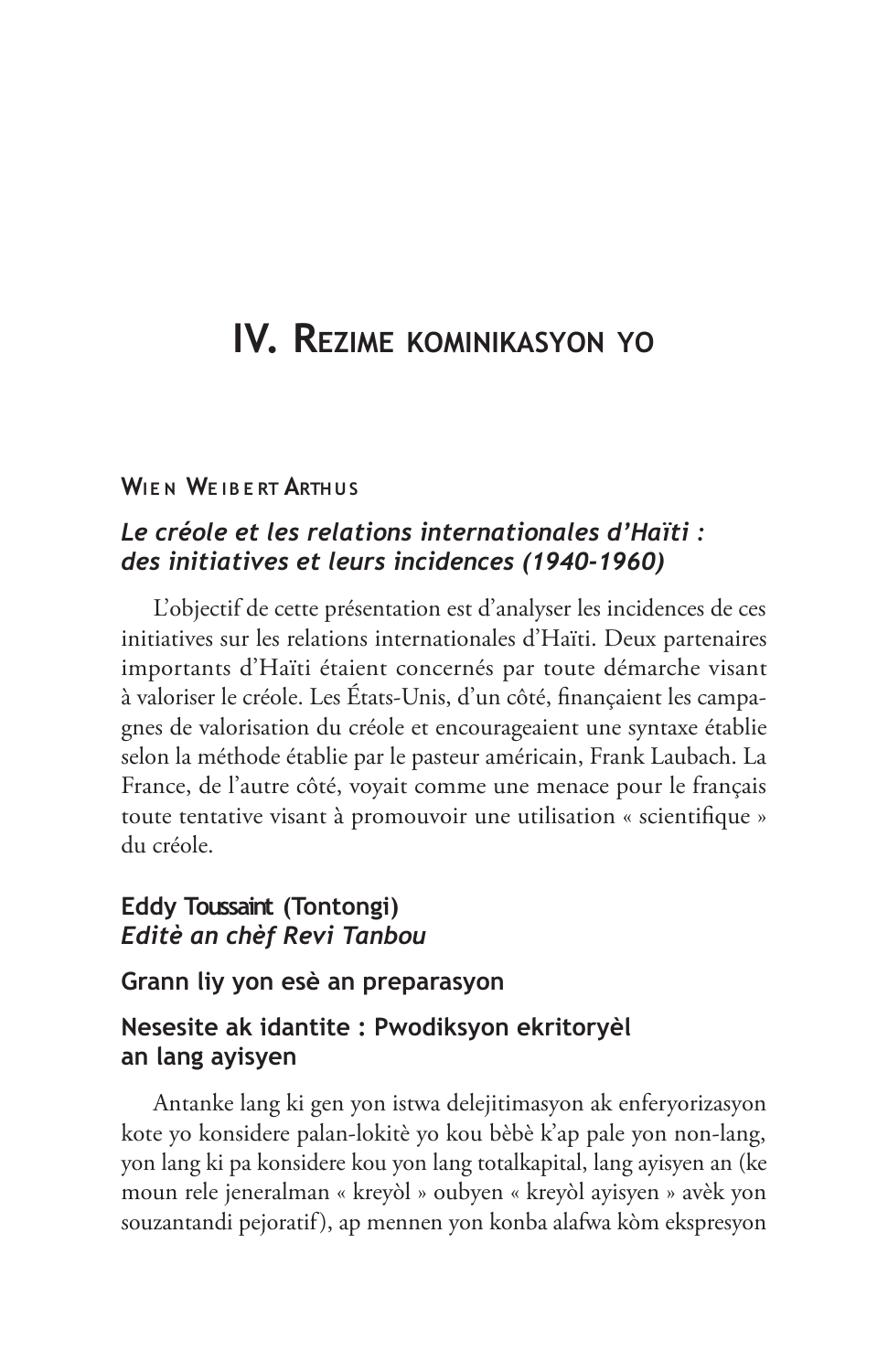idantitè, kòm medyòm refleksyon e afeksyon ideyèl e kòm mwayen kominikasyon an risk.

Travay m'ap entreprann nan esè sila a ap chache soutni esansyèlman rapò ant nesesite pou yon reapwopriyasyon idantitè yon lang sipoze enferyè donk menase de meprizasyon e ostrasizasyon pèmanan, e enpòtans kreyasyon/tablisman enfrastrikti lengwistik e entelektyèl nesesè yo pou andjanmen lang lan.

#### **Renauld Govain**

Université d'Etat d'Haïti / Faculté de Linguistique Appliqué Laboratoire SFL (Université Paris VIII)

Pretay mo kreyòl ayisyen fè nan anglè ak espànyòl: konpòtman "leksiko-semantik" ak fonolojik mo prete yo Kouman Akamedi an kapab reyaji devan yon esperyans konsa?

Objektif kontribisyon sa a se dekri fenomèn pretay mo kreyòl ayisyen an fè nan anglè ak espànyòl, etidye konpòtman "leksiko-semantik" ak fonolojik yo, anrapò avèk fonksyònman lengwistik chak lòt lang ki enplike yo, pandan n ap gade kijan Akademi an kapab reyaji nan sans "keroyolizasyon" mo/espresyon sa yo nan lang nan oswa si li ta dwe reyaji nan yon lòt sans.

#### **Isabel Martínez Gordo** Professeur et Investigatrice

#### Expériences à Cuba avec le créole haïtien Instituto de Literatura y Lingüística

Des nos jours, des multiples actions sont entreprises en faveur du créole haïtien à Cuba, langue qui a survi pendant plus de deux siècles sur notre sol, grâce à l'oralité et aux sentiments de loyauté linguistique de ses locuteurs.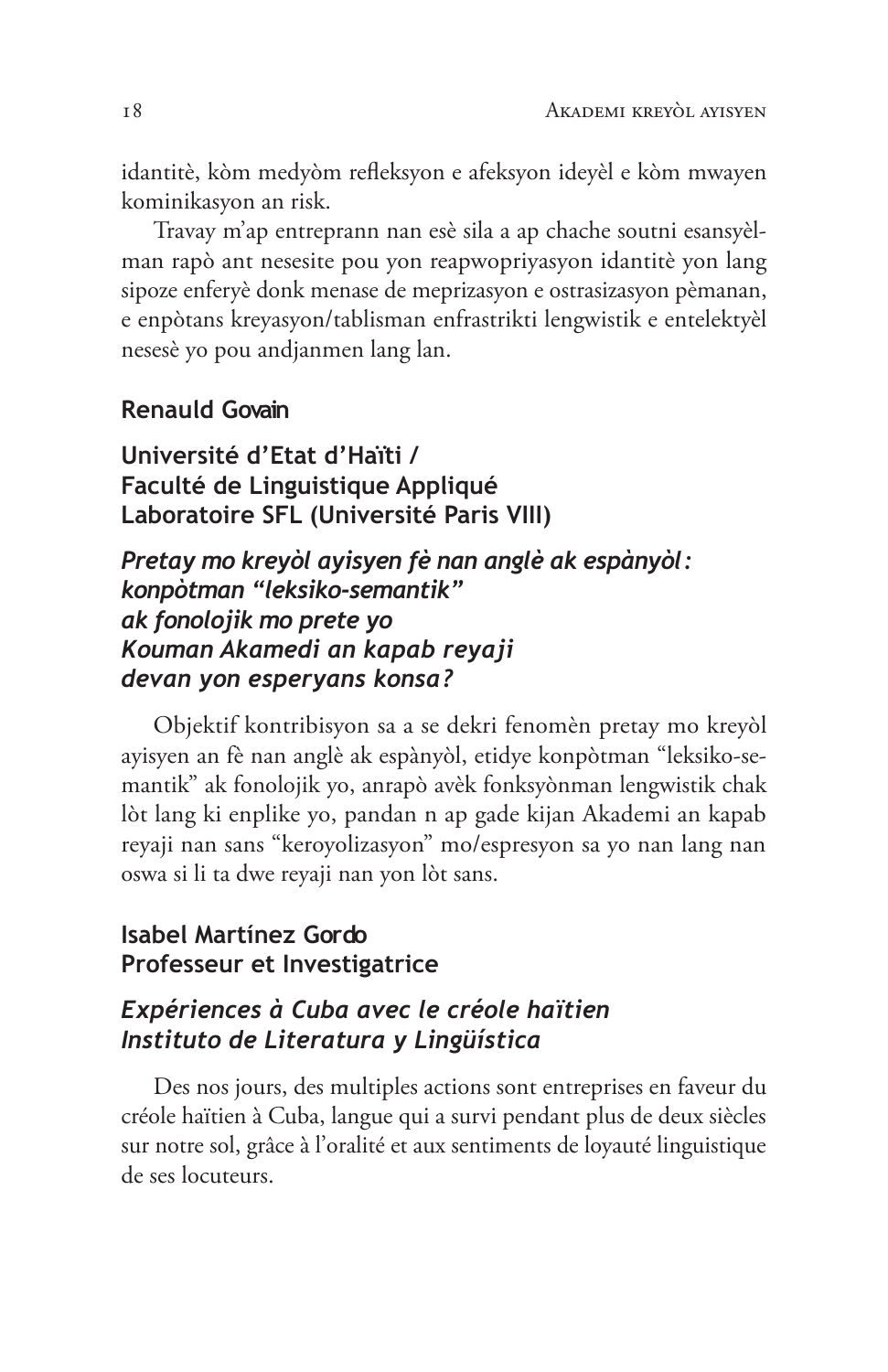On asiste en ce moment à la progression du sauvetage culturel du créole dans la communauté haïtienne. Un aspect essentiel a été et est l'enseignement du créole. Cet enseignement leur fournit également des connaissances générales sur des aspects socio - culturels d'Haïti, et leur permet de prendre conscience de l'importance sociale qu'a revêtue la langue maternelle haïtienne.

#### Jayaram Kiran

#### "Bay bwelt Sendomeng: Uses of Haitian Creole in Santo Domingo, Dominican Republic" Kandida doktora, Teachers College, Columbia University

Depi ane 90 yo, gen plis ayisyen nan klas popilè k ap travèse Sendomeng kòm ouvriyè, kòmesan, oubyen refije. Pami kèk nan yo jwenn kòb etidye espanyòl, pifò ladann yo pa gen ni tan ni mwayen fè sa. Donk baz lang panyòl sòti nan eksperyans travay oubyen lari. Sa aji sou jan y ap pale kreyòl, tou.

Prezantasyon sa a pral reponn keksyon say o: ki jan moun pale kreyòl Sendomeng, ki jan nou kapab konprann chanjman kreyòl yo, epi sa k kontribye sitirasyon chanjman yo? Repons keksyon sa yo baze sou 24 mwa rechèch nan Santo Domingo, Repiblik Dominiken, 2008-2010. Pandan chèchè a t ap fè rechèch doktora li, li fè plizyè entèvyou. Gen ladan yo li anrejistre, epi gen lòt kote li pran nòt. Donne sòti nan metòd sa yo.

#### Jacques Pierre, Lecturer in Haitian Creole and French, Duke University, Durham, North Carolina

#### Ann brase lide pou n mete yon politik tradiksyon sou pye nan peyi a

Ann atandan leta ayisyen rekonèt dwa lengwistik tout moun nan peyi a, nou-menm kreyolis, tradiktè, lengwis, edikatè, elatriye... ki sa nou dwe fè pou n rive kouche yon politik tradiksyon sou papye epi travay ansanm pou nou fòse gouvènman ayisyen an aplike li?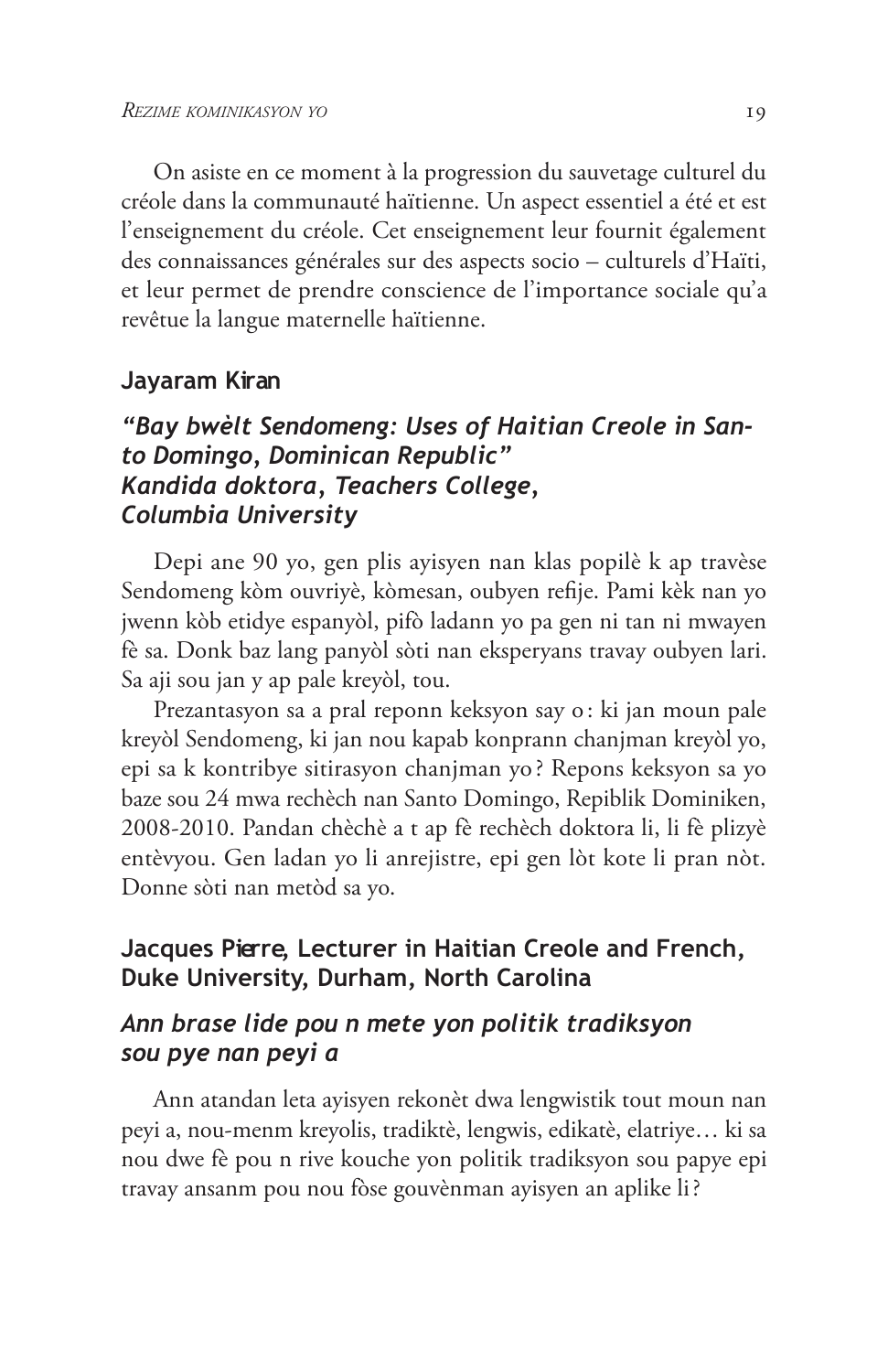**Reginald Dewight Patterson** Etudiant Doctoral, Département de Langue Romanes : la littérature francophone et créolophone, l'histoire antillaise, la linguistique créole **Duke University** 

### Le Créole dans la République des Lettres : une esquisse et un détour pan-Créole

Dans cette communication, je constaterai que la notion du « détour » historique proposé par Glissant pourra nous aider à mieux cerner le cas haïtien d'une autre perspective car les débats culturels au sujet de l'alphabétisation des créolophones n'y sont guère uniques étant donné que chacune de ces régions (la plupart des îles) ont du se créer une politique pour se protéger d'une hégémonie de la langue française particulière à chaque région et pour aboutir à l'alphabétisation maximale de leurs populations créolophones. Je propose un survol historico-littéraire.

#### Marsha Hinds-Layne, Researcher

#### Constructing the History of the School of Caribbean Linguistics

Marsha Hinds-Layne is a Caribbean linguist. Her research interests include the use of lexicography as a teaching and filing tool, aspects of communication within the Caribbean context and sociolinguistics.

Affiliation: University of the West Indies (Cave Hill)

The Republic of Haiti has been a member of the Caricom Community for the last 9 years. On the eve of the 10<sup>th</sup> decade of its involvement of Caricom, it is an opportune time to consider the organizational structure which would best drive deepening integration between Haiti and the rest of the Caricom region. The most obvious prerequisite to such a discourse would be language planning and policy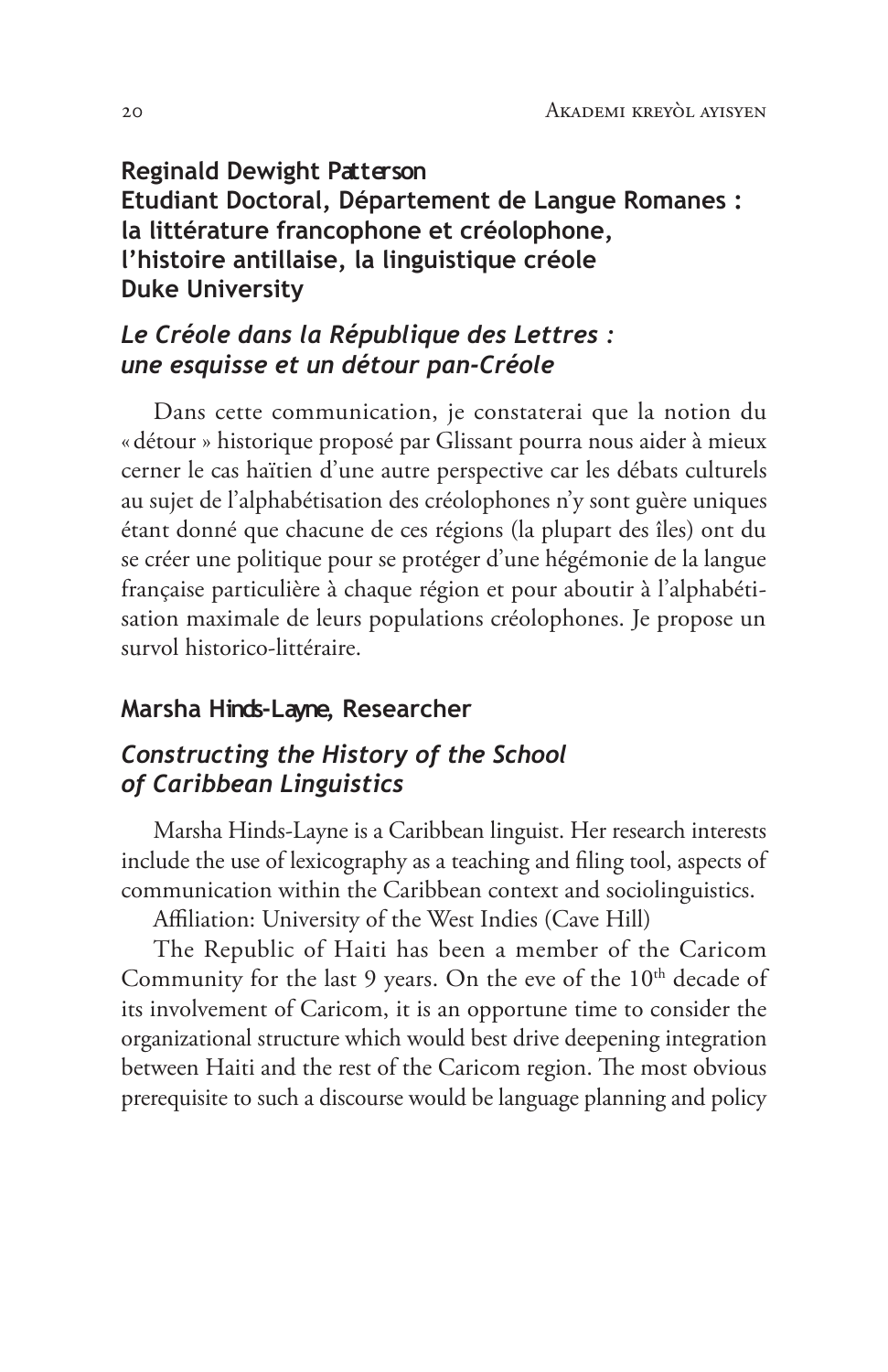in order to establish the official languages to be used within Caricom as well as the status of the Nation languages used in the region.

#### Pierre-Antoine Paulo, Evèk Pòdpè, Komisyon Episkopal Tradiksyon Bib la

#### Tradiksyon Bib la an kreyòl

Travay tradiksyon Bib la an kreyòl montre nou ni limit ni valè lang kreyòl la. Bib la soti nan kilti pèp ebre a. Lang ebre yo te pale nan tan sa a, se yon lang ki konkrè, kidon li di reyalite a jan l ye a. Li pa yon lang ki abstrè, kote w pa finn wè reyalite ki kache dèyè mo a. Se konsa lang kreyòl la ye tou. Se poutèt sa kreyòl la alèz ak pifò sistèm lengwistik kote Bib la soti a. Men kote kreyòl la pa fin twò alèz se ak sistèm lengwistik ki sèvi nan teyoloji ak nan filozofi ki gen plis enfliyans nan Legliz la, paske li pi abstrè. Nou dwe fè plis efò ak tradiksyon kreyòl la nan domèn sa a.

Kreyòl ak Teknoloji pou Enfòmasyon ak Kominikasyon pou lekòl nan 21<sup>èm</sup> syèk.

### **Michel Degraff** Massachusetts Institute of Technology Cambridge, U.S.A.

#### Lekòl an kreyòl nan xxre syèk, ak teknoloji pou enfòmasyon ak kominikasyon

Nan prezantasyon sa a, mwen pral ankouraje planifikasyon Akademi Kreyòl la pou li kore kreyòl kòm lang prensipal ni nan lekòl ni nan zouti Teknoloji pou Enfòmasyon ak Kominikasyon ("TENK") ki dwe sèvi nan lekòl. De (2) zouti sa yo (kreyòl ak TENK) dwe makonnen ansanm pou amelyore edikasyon pou tout moun ann Ayiti – soti nan lekòl primè rive nan inivèsite. Men, kòm tan pou prezantasyon an kout, n ap sèlman fè yon ti analiz sou yon pwojè pilòt pou ansèyman matematik nan yon klas 4èm ane lekòl fondamantal nan Matènwa (Lagonav).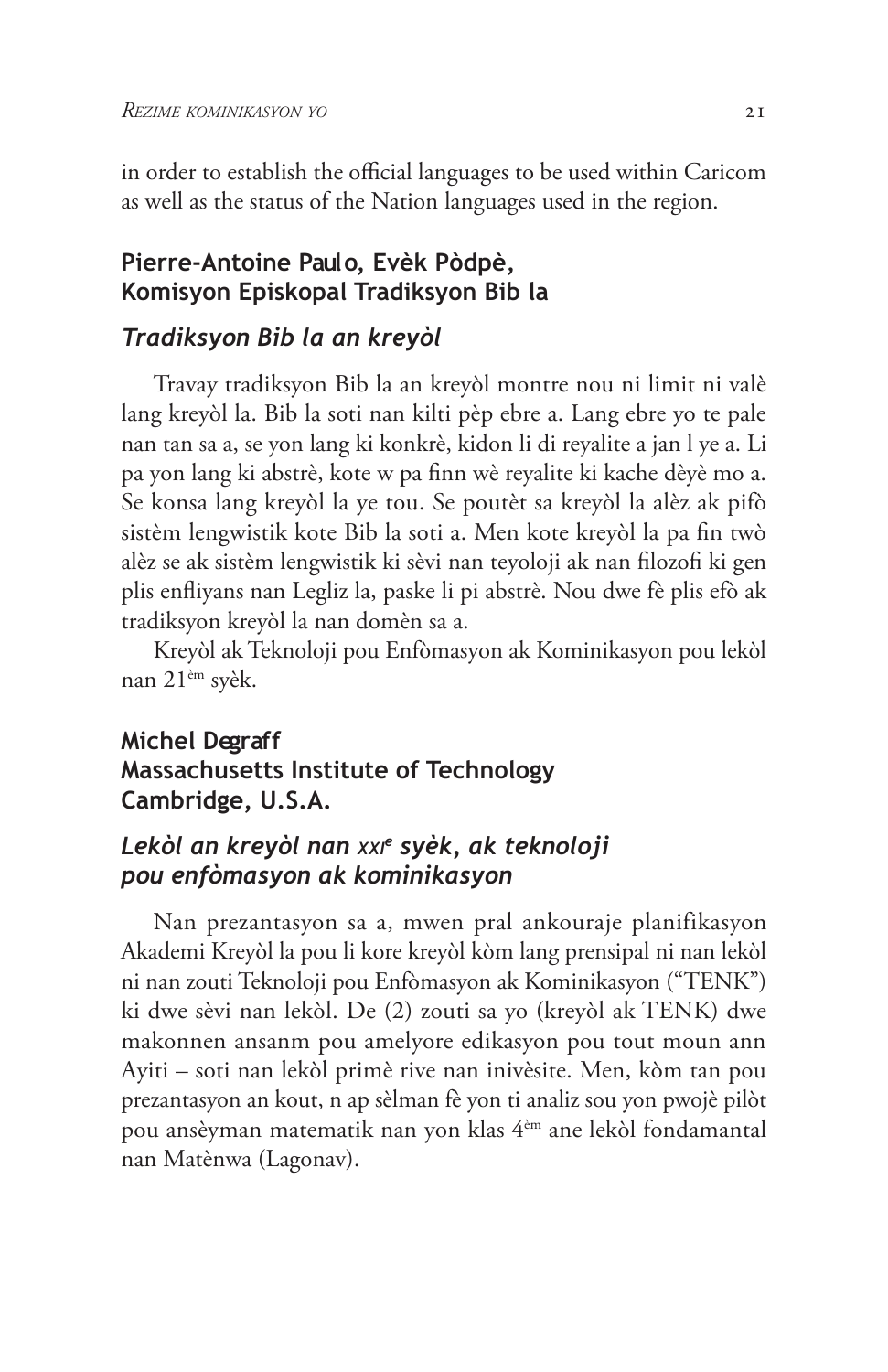#### Jean-Marie Raymond Noel Université d'Etat d'Haïti

#### Interaction Créole - TIC

L'auteur tente de mieux comprendre et décrire les dimensions de l'interaction Créole - TIC à partir des résultats d'une enquête menée auprès d'un échantillon d'étudiants et d'étudiantes en sciences appliquées.

#### **Pascal Audant**

#### Unima Logiciel : présentation générale

Le projet Uslic d'Unima Logiciel a été qualifié de projet spécial d'envergure par des partenaires universitaires au Québec. Mais il lui faut un espace politique pour lui ouvrir le chemin. Compte tenu qu'il s'agit d'un projet d'origine haïtienne, conçu en Haïti par des Haïtiens, il est possible que le premier espace politique qui conviendrait à Unima soit effectivement le pays d'origine de ses fondateurs.

Renforcer l'accès des locuteurs du créole haïtien aux progrès intellectuels, techniques et scientifiques.

#### Rochambeau Lainy

#### Docteur en linguistique, Chercheur associé au laboratoire LiDiFra (Linguistique, Didactique et Francophonie), Université de Rouen

Je me propose, dans cette contribution, de montrer en quoi certaines pratiques langagières peuvent renforcer l'accès des locuteurs créolophones aux progrès intellectuels, techniques et scientifiques.

Des pratiques d'expression et de communication ciblées, actions qu'on pourrait, dans une certaine mesure, qualifier de « gestion in vivo» (cf. L.-J. Calvet, 2002 : 19) peuvent renforcer l'accès aux progrès techniques, intellectuels et scientifiques, lorsqu'elles facilitent la création et l'usage des mots nouveaux, des termes spécifiques et des expressions avec lesquels une large majorité de locuteurs pourront se familiariser. Au lieu d'emprunt systématique au français et à l'anglais,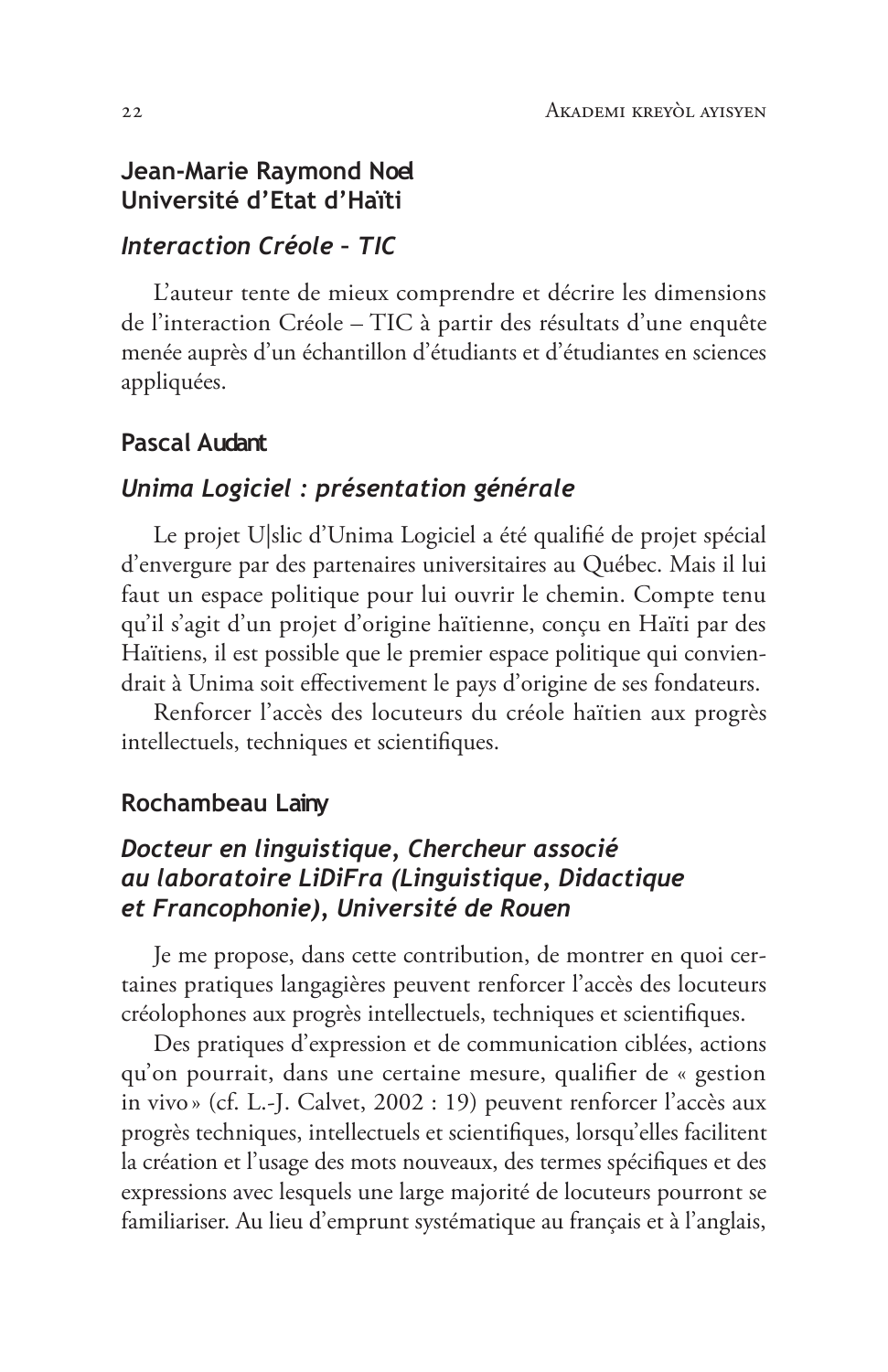#### ANÈKS

les locuteurs créolophones trouveront suffisamment de lexèmes équivalents, lorsqu'ils évolueront dans ces domaines d'emploi.

### **Frenand Leger**

### Fè pwomosyon ekri nan lang kreyòl ayisyen an: poukisa epi kouman?

Nan koumansman kominikasyon sa a, nou pral demontre nesesite ak ijans ki genyen pou Leta ayisyen, an tout priyorite, ta lanse yon kanpay nasyonal pwomosyon tout kalite dokiman ekri nan lang kreyòl ayisyen an dapre règ gramatikal ak prensip lengwistik Akademi kreyòl la pral gen pou l fikse. Apre sa, n ap pwopoze bon jan rekòmandasyon sou diferant estrateji ak aksyon konkrè Akademi kreyòl la ta dwe antreprann pou pèmèt lang kreyòl ayisyen an atenn yon nivo ki pèmèt li byen jwe wòl Leta ayisyen ba li a nan atik 40 Konstitisyon 1987 la.

#### Alberte Magally Constant,

#### Docteure en didactologie des langues et des cultures de l'Université Paris3 Sorbonne Nouvelle

#### Normalisation, standardisation et aménagement linguistique ou créole : entre oraliture et écriture

Cette communication traitera des interrelations entre le modèle scolaire haïtien hérité de l'école française du xIX<sup>e</sup> siècle et la description du créole haïtien considéré sous l'angle de son insertion dans une tradition écrite et l'enseignement scolaire. À l'examen des manuels destinés à l'enseignement/apprentissage du créole et des cours de créole tels qu'ils sont donnés dans les salles de classe, on peut faire deux constats majeurs :

- une instabilité des concepts grammaticaux : un phonème en créole est un « son » ou un « bruit » ; un « verbe » est un «verbe» ou un prédicat etc.
- une vision univoque de l'expression en créole : il n'y a pas de différenciation entre le parler ordinaire et un parler académique: pourquoi dire ti bèt à la place de ensèk (insecte)?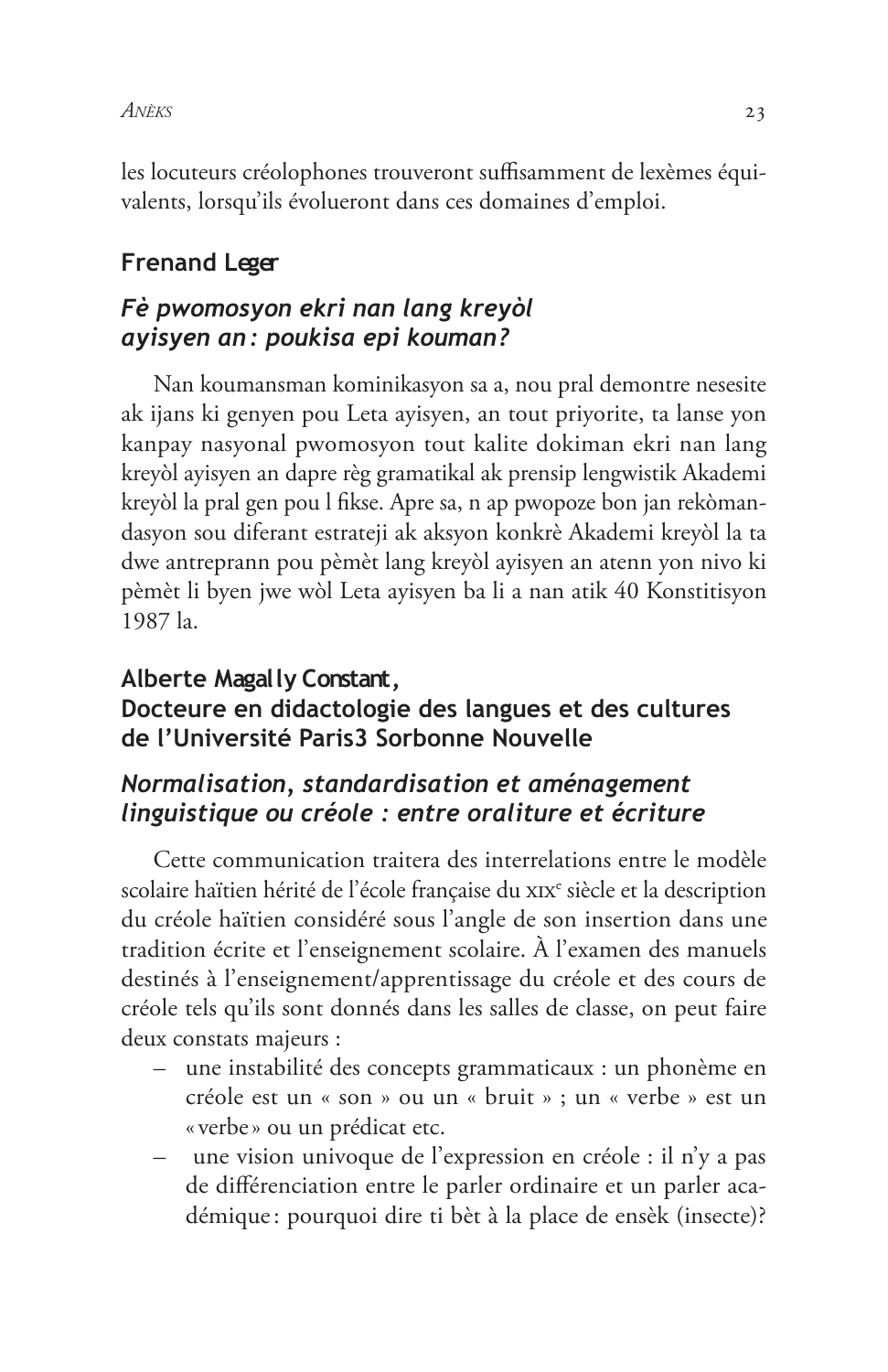Pourquoi dire estasyon à la place de stasyon ? Pourquoi dire imajinen à la place de imajine ? Quand paraphraser et quand avoir recours à un concept ? Pourquoi donner la priorité aux textes à caractère indigéniste?

L'observation du terrain scolaire montre que l'on a pas assez réfléchi sur la question de l'émergence ou la création de nouveaux discours en créole haïtien et qu'on a minimisé le poids de l'école traditionnelle qui fournit, encore aujourd'hui, contenus et approches à l'enseignement/apprentissage du créole en milieu scolaire.

#### Nicolas André, M.A. **Florida International University**

#### Pledman pou yon nòmalizasyon lang kreyòl nan kad amenajman lengwistik Yon Akademi lang pa oblije fè travay negatif

Youn nan rezon sèten moun konn met devan pou diminye enpòtans yon akademi lang kreyòl, se akoz yo toujou vle fè konparezon ak Akademi franse ki pa ka rive ranpli misyon l ta vle a, epitou yo pa asepte lide « fikse » lang la ki parèt nan Konstitisyon 1987 peyi d Ayiti a. Men èske yon akademi lang oblije parèt tankou yon enstitisyon initil? Ann pa gade sou sa ki pase pou lòt lang. Anpil fwa, se akoz nou fè twòp konparezon ki fè nou derefize asepte yon bagay. Chak lang diferan youn ak lòt. Yo pa gen menm istwa ni menm devlopman.

#### Darline Cothière Université Paris 3 - Sorbonne Nouvelle, **Laboratoire DILTEC**

### Kreyòl, franse, angle, panyòl : ki wòl yon akademi kreyòl nan jan lang ap evolye an Ayiti?

Nan prezantasyon pa m nan, mwen vle poze kesyon wòl akademi kreyòl sa a pa rapò ak lòt lang ofisyèl peyi a, frase; m ap poze kesyon an tou pa rapò ak lòt lang ki kòmanse gaye nan peyi a, mwen vle pale de angle ak panyòl. Kidonk, refleksyon m nan ap chita sou wòl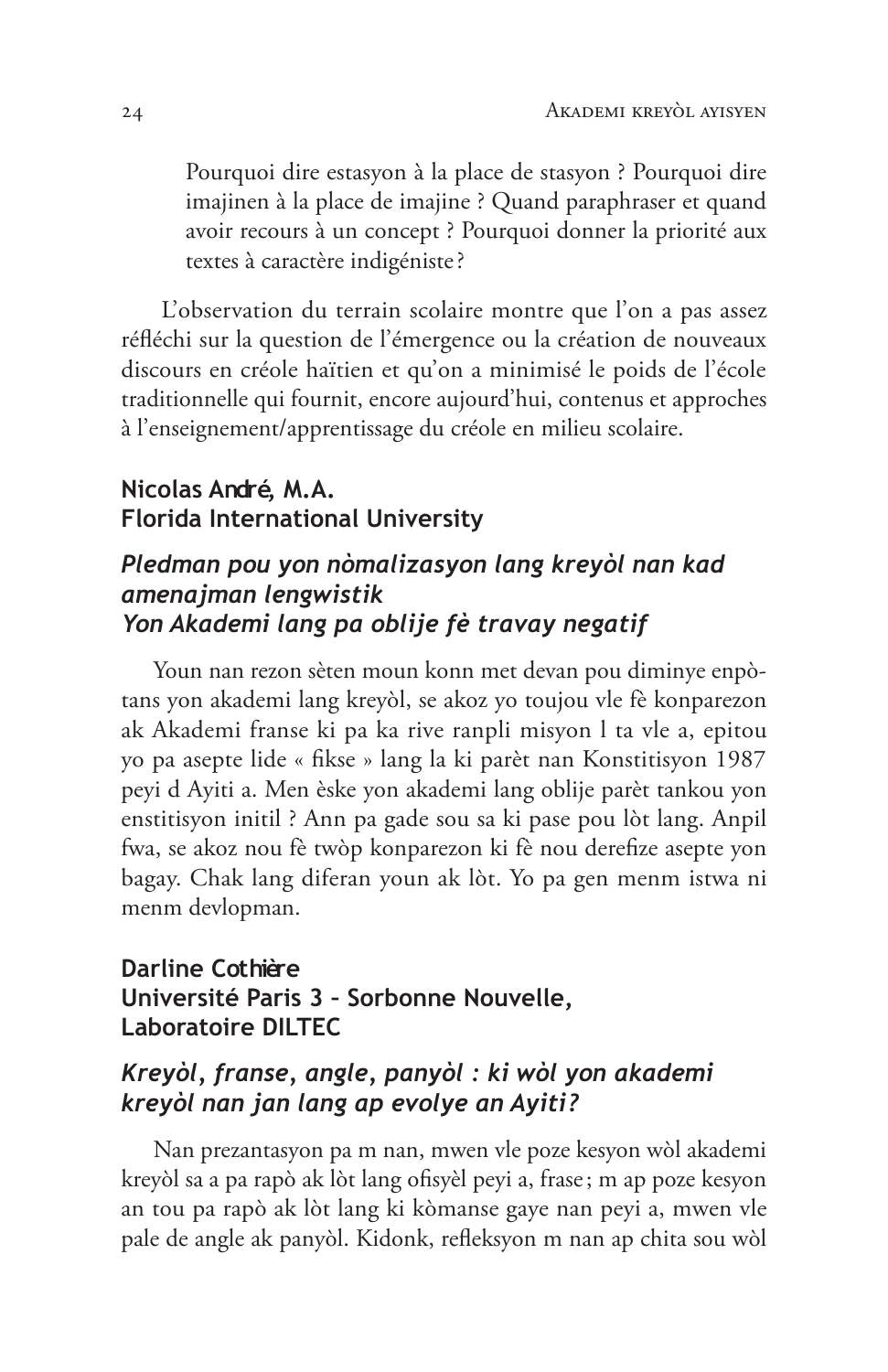akademi kreyòl la nan kad yon politik global leta ayisyen ta sipoze mennen nan sa ki konsènen lang. M ap gen pou m pran egzanp timoun ki gen plizye lang nan antouray yo, ki ap aprann franse, ki gen difikilte pou yo pale l pandan yap itilize l pou aprann lekòl. Alafen, m ap fè kèk pwoposisyon sou wòl ak travay akademi sa pou devlopman peyi a.

#### Lemète Zephir

### Professeur de linguistique créole à l'École Normale Supérieure et de traduction à la Faculté de Linguistique Appliquée, UEH

### La production scientifique dans une langue donnée, est-elle conditionnée à l'existence d'une académie ?

Notre communication abordera la problématique de l'Académie de la langue créole par rapport à la production scientifique en créole. Elle tentera de répondre aux quatre questions fondamentales suivantes: 1. Quels sont les fondements des académies de langue ? 2. Quelle est la pertinence de la notion même d'académie au 21<sup>e</sup> siècle par rapport au développement de la linguistique et des sciences cognitives ? 3. En quoi une académie peut-elle contribuer à la production scientifique dans une langue donnée? 4. Quelles sont les voies réalistes vers la production scientifique dans n'importe quelle langue donnée d'un point de vue pédagogique?

## Michel-Ange Hyppolite (Kaptenn Koukourouj)

### Kreyòl ak lasyans

Nan deba sa a, nou pral demontre ki jan Akademi an kapab youn espas pou kreye zouti ki esansyèl nan domèn lasyans. Entansyon nou se demontre divès fason pou nou rive devlope youn kilti syantifik ki kapab tabli toupatou sou tè Ayiti. Se va anmenm tan youn okazyon pou nou pataje ak piblik la youn seri eksperyans ki fèt nan Kebèk ak nan sosyete sivil lòt peyi.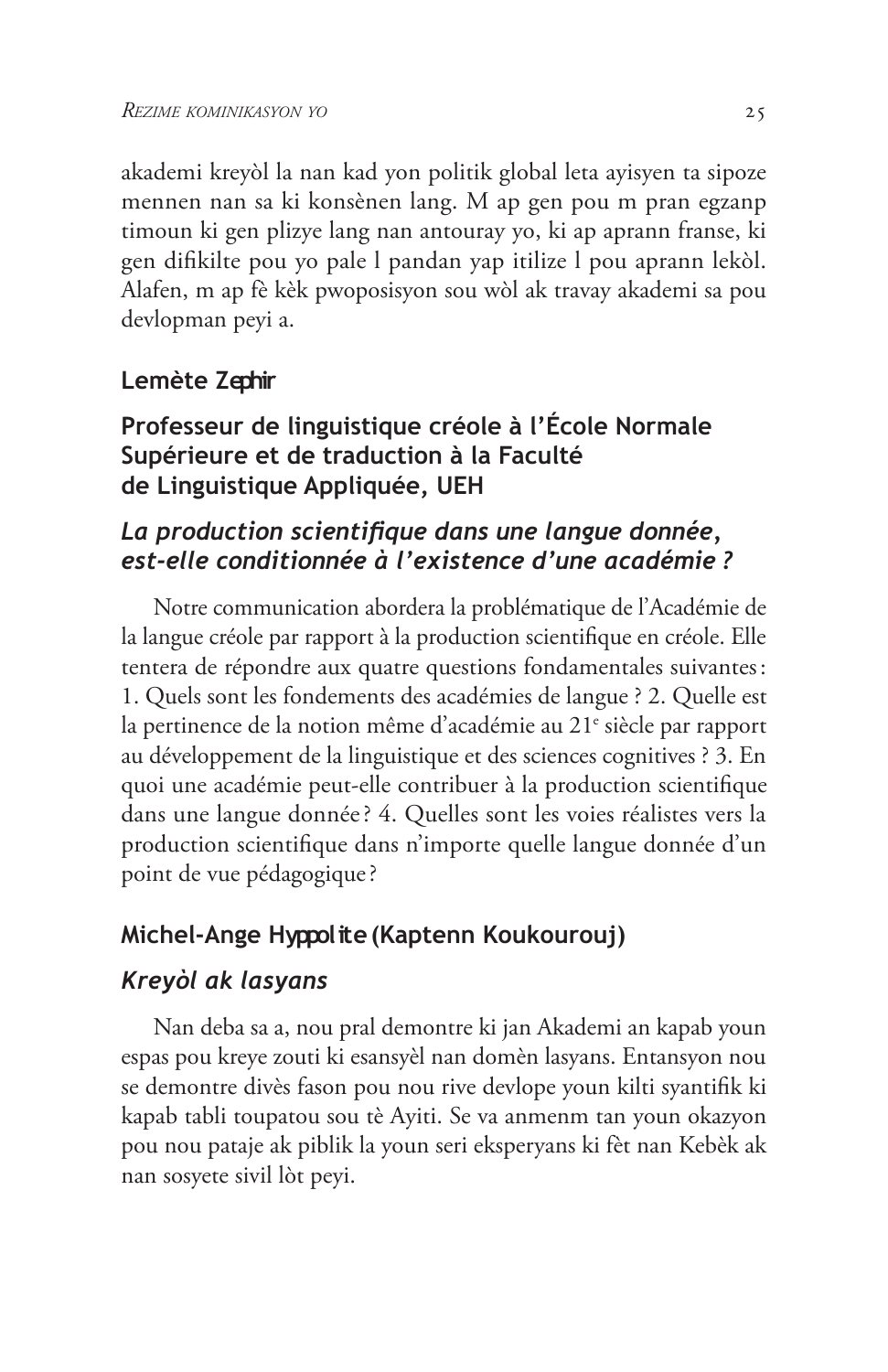Jean-Robert Placide, Pwofesè kreyòl ak fransè, chèchè kreyòlis; Joseph Sauveur Joseph, PhD an lengwistik, Pwofesè lang ak kilti, Montréal

#### Yon amenajman lengwistik pou devlopman pèp ayisyen

Tout politik lengwistik chita sou de manman prensip : prensip pèsonalite ak prensip teritoryalite (Woehrling, 2010). An reyalite Leta ayisyen chwazi prensip pèsonalite a, men, li pa pran tout mwayen nesesè pou tabli yon sistèm bileng ekitab toupatou (Fahmy 1997, Leclerc (2011) : li anpetre ak yon amenajman lengwistik ki bay lang fransè a priyorite. Se yon enjistis sosyal ki pa respekte dwa lengwistik popilasyon an.

Pou repare enjistis sosyolengwistik sa a, ki bloke devlopman peyi a, nou pwopoze Leta aplike yon politik amenajman lengwistik ki chita sou yon prensip teritoryalite diferansye adapte nan sitiyasyon Ayiti a : prensip teritoryalite ak priyorite obligatwa pou kreyòl la, nan sans atik 15.1; 18.1; 24; 35; 26; 47.1; 51.1; 51.2; 29.2; 29.1 DUDL  $(1996)$  la.

#### Emmanuel Eugène (Manno Ejèn), Powèt / **Ekriven Sosyete Koukouy**

#### Akademi kreyòl ayisyen an

Kòlòk entènasyonal sou Akademi kreyòl ayisyen an se yon gwo okazyon ki pèmèt nou reflechi avèk tout moùn ki ap travay pou enstitisyonalizasyon lang kreyòl ayisyen an. Noumenm nan Sosyete Koukouy nou kwè yon demach konsa ape rive bay lang ki simante tout pèp ayisyen an zouti li bezwen pou devlopman li. Se pou rezon sila a ki fè nou vle pote kole nan gwo inisyativ sosyete sivil la pran pou li reponn ak yoùn nan obligasyon Konstitisyon 1987 la mande sou kesyon Akademi kreyòl ayisyen an.

Avèk enstitisyonalizasyon lang lan, literati kreyòl la ap gen zouti pou li evolye malgre prejije ak diskriminasyon li ape sibi depi dikdantan. Sitiyasyon sa a, ap mennen nou kesyonnen wòl Leta peyi Ayiti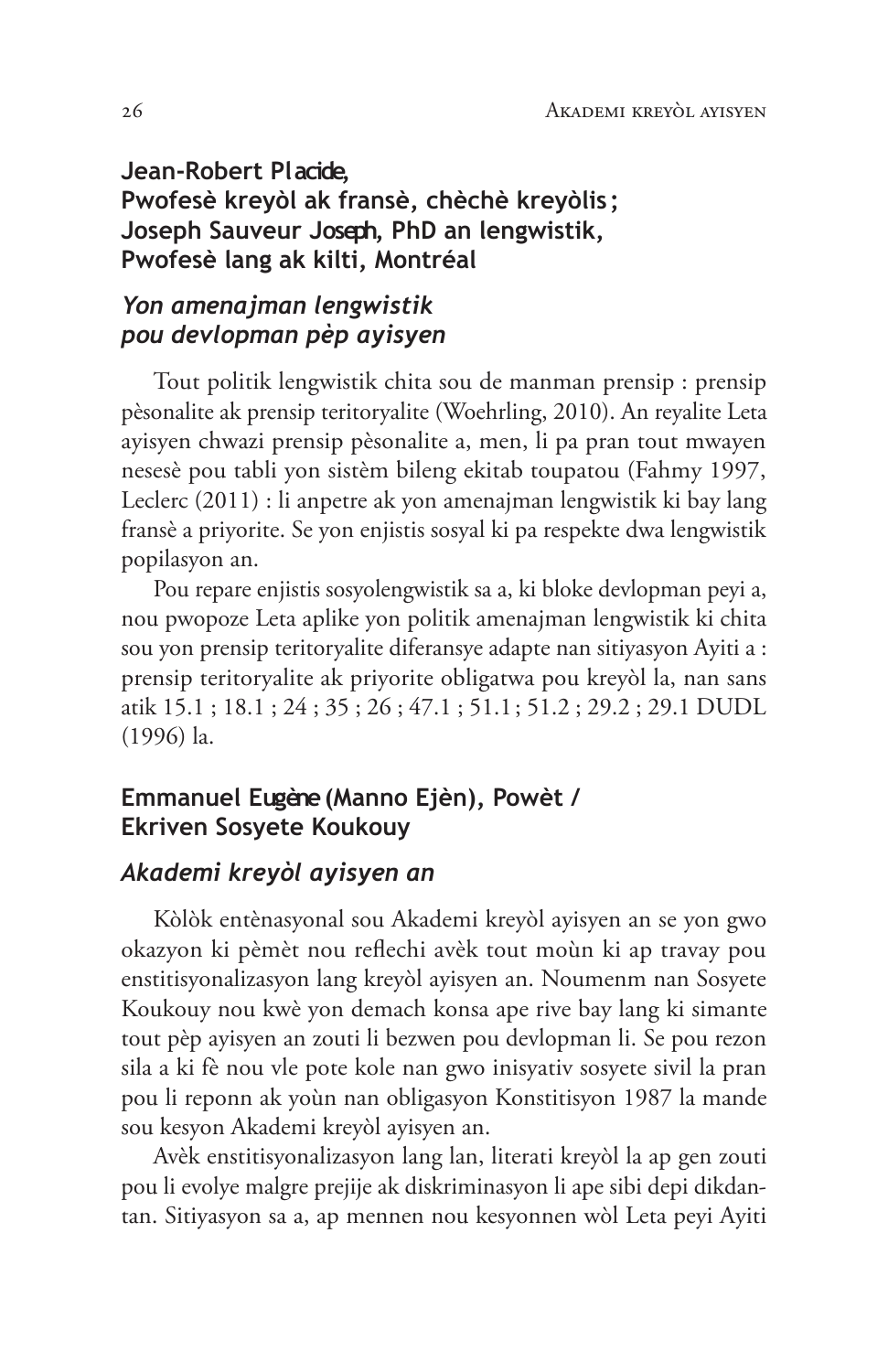kapab jwe pou pèmèt evolisyon literai kreyòl la san li pa oblije toke kòn li ak lòt lang ki genyen nan peyi a.

Nan deba sila a, nou ap pwofite reflechi sou kesyon anseyman literati kreyòl ayisyen an ki sipoze fèt nan lekòl depi nivo primè rive nan nivo inivèsitè. Nou twouve jounen jodi a se yon gwo mank nan sistèm edikatif nou an.

#### **Vinesh Y Hookoomsing Maurice**

#### Une Académie pour le Kreol Morisien

De toutes les langues qui font la force et l'attrait du multilinguisme mauricien, seul le créole était jusqu'à tout récemment dépourvu d'encadrement institutionnel. En attendant, il a eu l'honneur d'être doté d'une académie par une décision ad hoc de l'Etat mauricien. Il est vrai que la tâche de standardisation de la langue qui a été confiée à cette instance a pour objectif immédiat l'introduction du créole à l'école. Au-delà de cette préparation fonctionnelle, l'Académie a également pour mission la promotion et le développement de la langue qui nous sert d'ancrage et d'emblème.

En partant de la base pour remonter vers le haut, le parcours, bref mais plein de promesse, de l'Akademi Kreol Morisien mériterait d'être raconté et compris, ne serait-ce que pour illustrer la diversité des voies par lesquelles nos langues se frayent un passage vers la reconnaissance et la consécration.

#### **Adler Camilus**

#### Conflictualités et « reconnaissance » comme imposition du soi dans l'espace civique: reconnaissance de soi entre « complicité » et résistances

La reconnaissance du créole ne devrait-elle pas s'inscrire dans une lutte axée autour d'une exigence d'égaliberté engendrant de nouveaux liens entre gouvernants/gouvernés et une nouvelle altérité tout en tentant de voir comment serait-il possible de déplacer l'imaginaire colonial sécrétant et nourrissant l'enfermement ?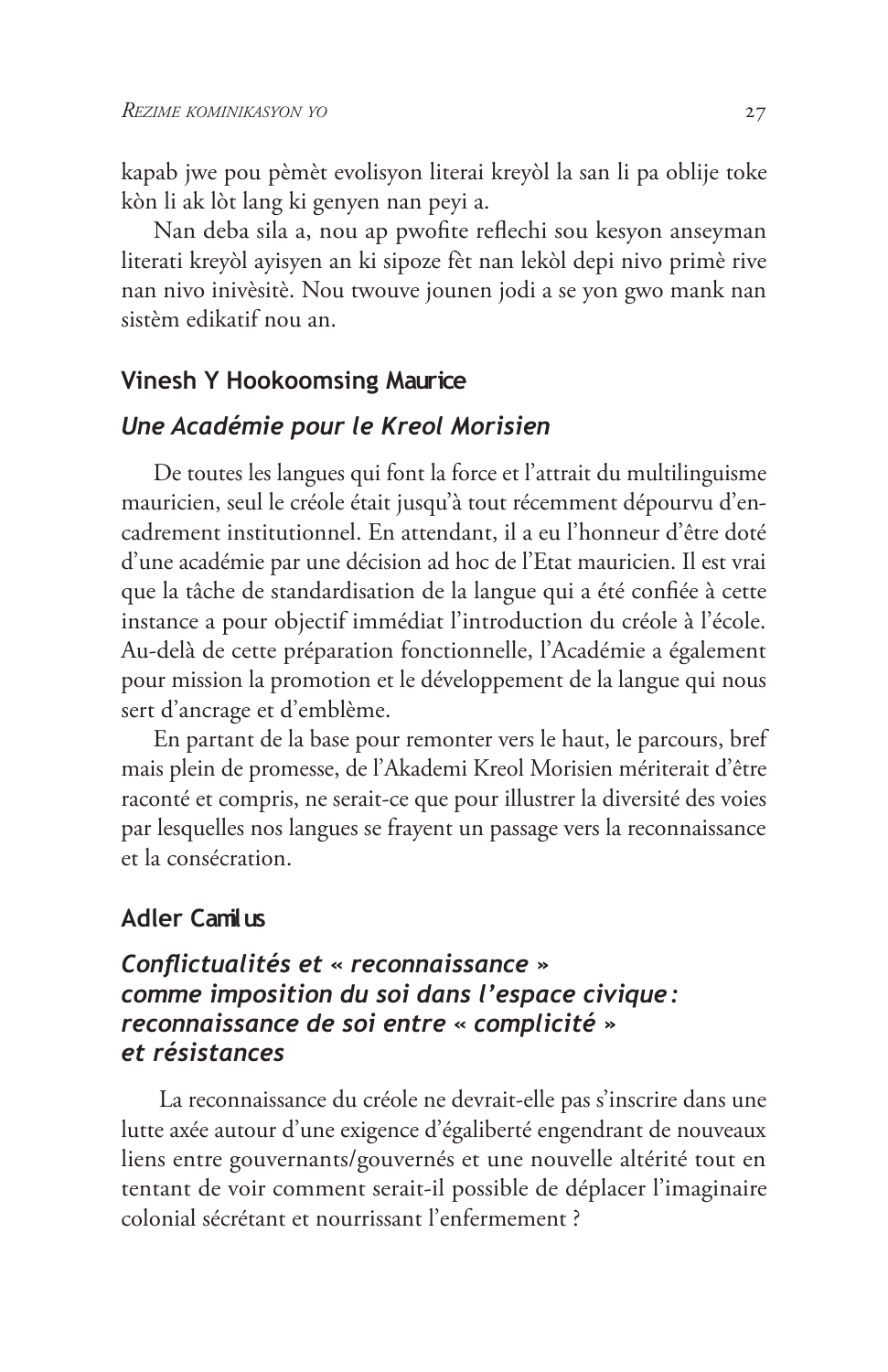Croisant les travaux d'Axel Honneth et une philosophie politique d'inspiration ranciérienne, nous tenterons de saisir les enjeux politiques de la question de la reconnaissance, tout en étant attentif aux formes de « mépris » et d' « invisibilité » générées par la société. Ce, en vue de scruter l'archéologie de la reconnaissance.

#### **Benedique Paul**

### Anje enstitisyonèl ak wòl yon Akademi Kreyòl an Ayiti

Na atik sa, nou itilize sa ki di nan teori sosyolojik ak enstitisyonèl yo pou nou montre ke Kreyòl Ayisyen an se yon manman-enstitisyon, men paske li manke jèvrin epi tou li poko fin konplè nèt, sa fè nou kapab pran li kòm temwen nan analiz sitiyasyon tout sosyete ayisyèn nan. Lè nou fin fè sa, nou santre analiz la sou defi enstitisyonèl ki poze devan yon Akademi Kreyòl an Ayiti avan nou rive nan kèk ti rekòmandasyon sou kijan òganizasyon sa a ki pral kreye ta dwe fonksyone.

#### **Paul Antoine**

#### Mo-kle: Kreyòl Ayisyen, enstitisyon, Akademi Kreyòl an Ayiti

l'aimerais faire un survol sur la littérature créole en général, la littéraire haïtienne d'expression créole en particulier, et sur la nécessité de fixer et d'enrichir la langue haïtienne par une abondante production d'œuvres littéraires de tout genre.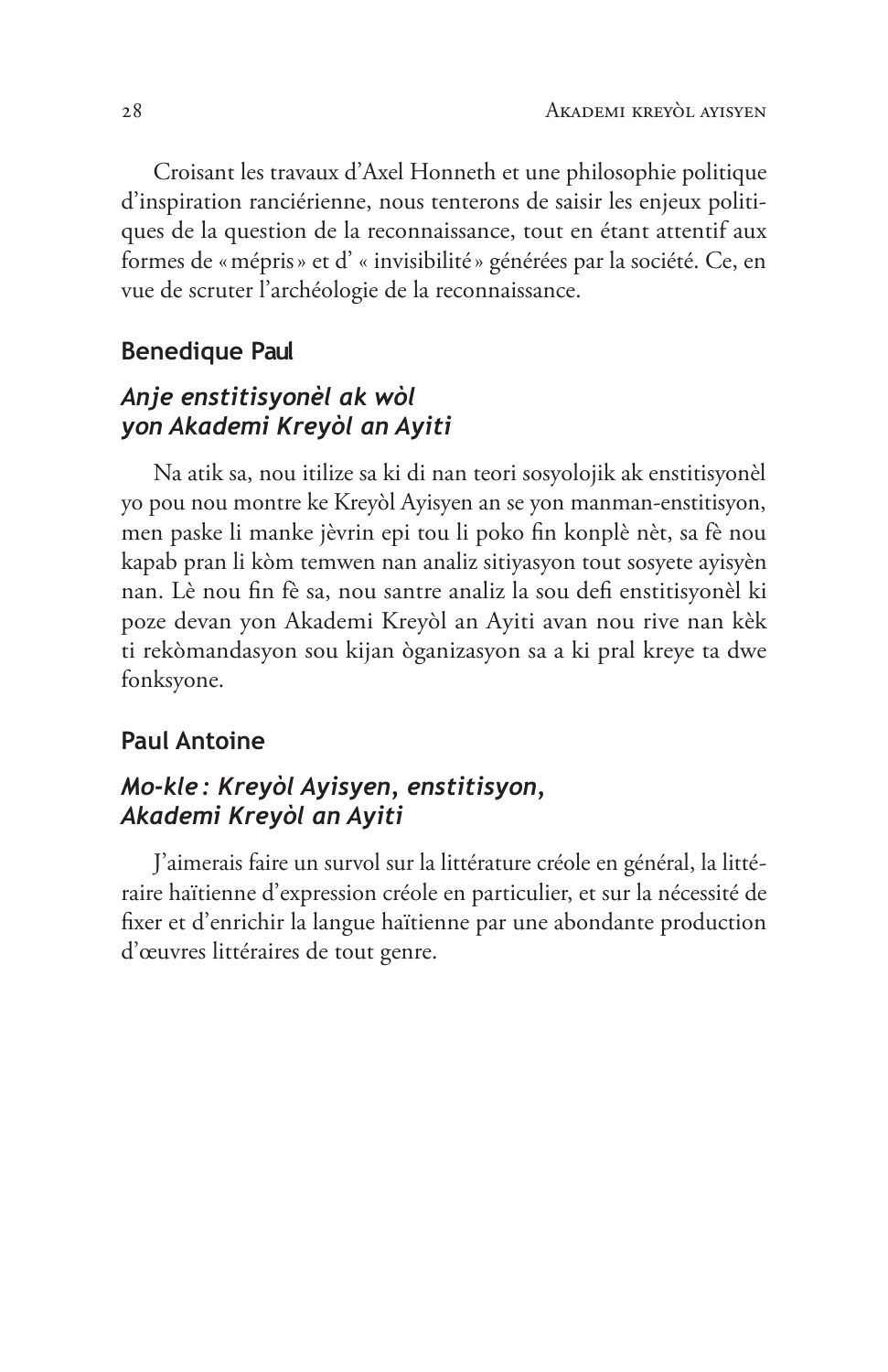# ANÈKS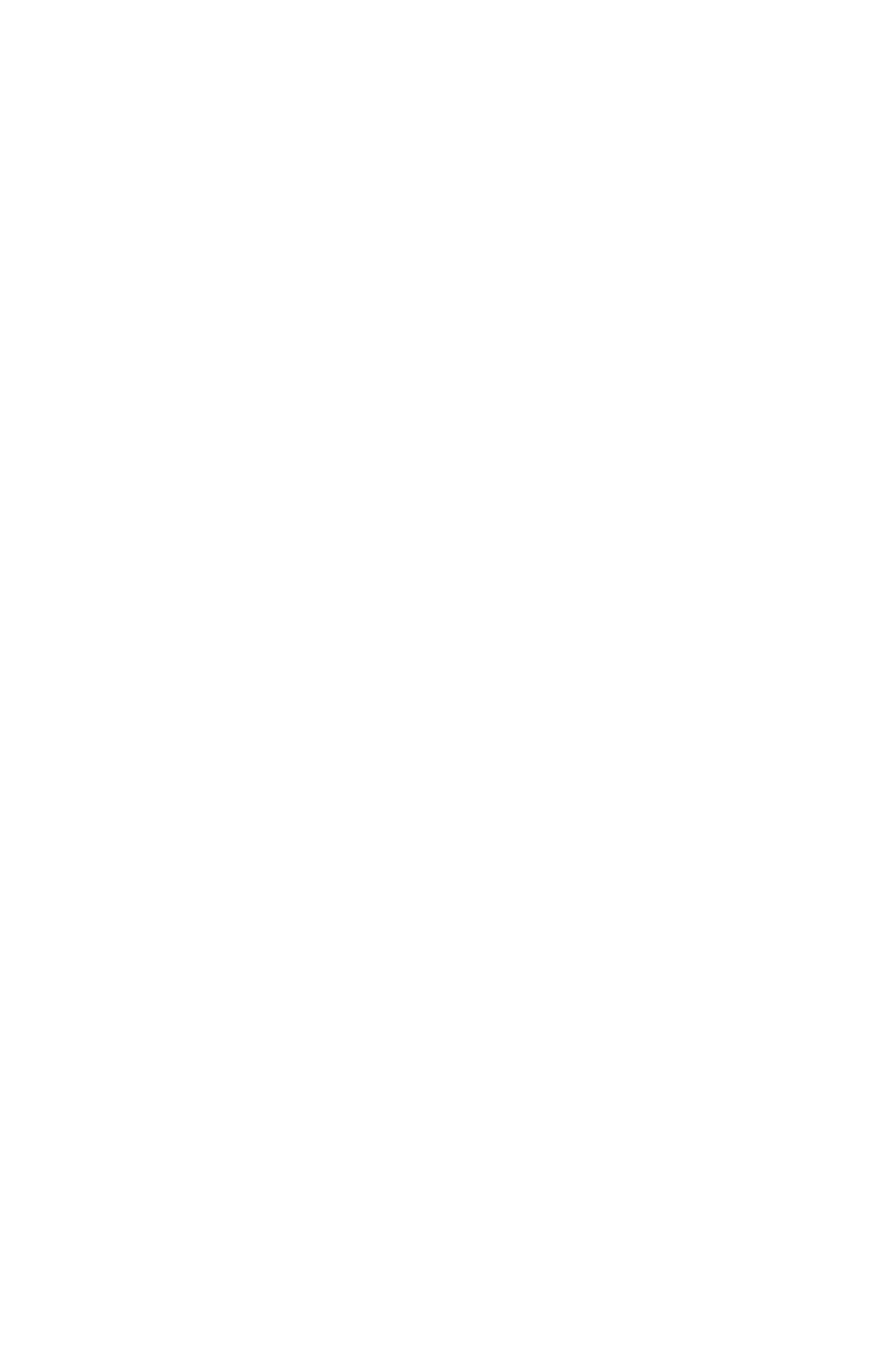# 1. KI SA AKADEMI AN KA YE (PWOPOZISYON POU DISKISYON)

eflechi sou ki sa akademi ayisyen lang kreyòl la ta ka ye se pa senpman gade kouman pou nou rive aplike youn nan gwo egzijans leta ayisyen fè tèt li depi 24 lane. Jefò sa a mande pou nou founi je nou gade devlopman kreyòl la anndan popilasyon ayisyen an. Apwòch sa a mennen nou gade fonksyònman popilasyon ayisyen an nan sa ki gen pou wè ak jan li pwodui lavi; konsa gen nesesite pou nou poze kesyon sou rapò popilasyon ayisyen an ak lang kreyòl la, sou relasyon nou ta dwe tabli ant lang kreyòl la ak akademi ayisyen lang kreyòl la: ki sa akademi ayisyen an ta dwe ye? ki kontèks istorik ki travèse koze kreyasyon akademi lang lan, pou rezoud ki pwoblèm?

Anvan tout bagay, sa mande tou pou nou poze tèt nou kesyon sou sa yon lang ye pou yon moun oubyen pou yon popilasyon?

Nan sans sa a, nou ka gade yon lang sou plizyè fasad. Pou sa ki konsène nou an, nou ka gade lang kreyòl la alafwa tankou yon gwo rezèvwa epi yon gwo tiyo ki charye ansanm konesans popilasyon ayisyen an, pratik lavi ak lide ki te jèmen epi ki te koumanse donnen nan peyi a depi lè nou t ap boujonnen kòm pèp. Sa nou di la a sòti avan tout bagay nan yon fason nou wè kilti tankou ansanm konesans, pratik lavi, mannyè nou ye, mannyè nou panse, mannyè nou aji ki makonnen ak tout ekperyans nou fè kòm popilasyon nan chache satisfè bezwen kò nou oubyen lespri nou, oubyen toulède an menm tan. Ansanm eksperyans sa yo fèt nan yon tan ki sòti depi lè n ap boujounen rive jouk jounen jodi, li fèt nan yon espas ki tabli sou teritwa leta ayisyen ap kontwole a depi lendepandans 1804 la nan rapò nou ak lòt popilasyon epi ak lòt teritwa. E kòm ansanm eksperyans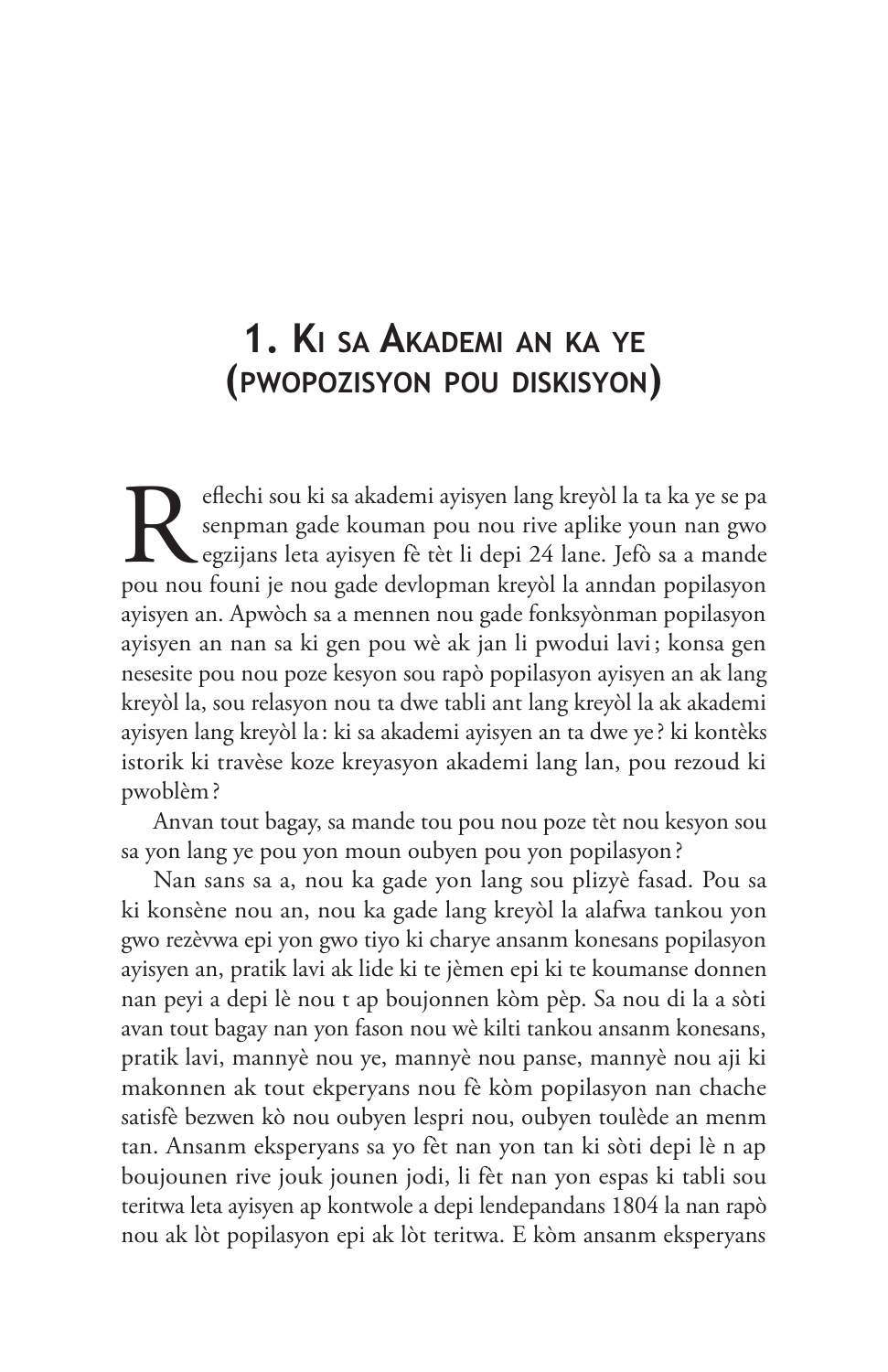sa yo fèt nan yon lang, ak yon lang, epi tou se eksperyans yon lang; sa pèmèt nou tabli rapò ant lang lan ak konesans, rapò ant lang lan ak pratik lavi ki pwodui ladan l lan e ak li a. Men, pou sa ki konsène popilasyon ayisyen an, pifò eksperyans – pou nou pa di tout – pou pwodui lavi fèt nan lang kreyòl epi ak lang kreyòl. Pou nou reprann lengwis Dejan: Ayiti se youn nan peyi ki pi ra kote tout popilasyon an pale yon sèl lang – menm lè gen yon ti pòsyon zwit ki pale yon lòt lang.

Fasad sa a mennen nou sou yon lòt ki kole kole ak li. Nan sans sa a, nou ka di lang kreyòl la, se yon gwo kafou kote moun idantifye tèt yo epi idantifye lòt moun, se kote pwoblèm idantite ak idantifikasyon an poze anndan popilasyon an. Lang se youn nan kote gwo kesyon « Ki moun ou ye a? » ka poze. E sou koze sa a, nan gade listwa popilasyon an ak peyi d Ayiti, nou ka konstate leta ayisyen te fè chwa ekri franse, pale franse, epi fè ledikasyon nan lang franse depi lendepandans jouk li rive pran yo desizyon ofisyèl sou sa nan lane 1918. Men sa ki enpòtan nan koze sa a, ni okenn dekrè ofisyalizasyon, ni lekòl pa te anpeche popilasyon an ki pale kreyòl kontinye pwodui lavi li an kreyòl. Popilasyon an te kontinye pwodui konesans nan lang kreyòl san leta ak lekòl potko fè sa. Sa ki ta ka mennen save nan « syanzimèn » yo kesyone de (2) estrateji idantifikasyon, e sitou pou sa ki konsène ledikasyon, yo rive poze kesyon « ki edikasyon? pou ki moun? e pou ki popilasyon ? ».

Konstitisyon 1987 la fè egzijans pou leta ayisyen ak tout enstitisyon ki ladan l sèvi ak lang kreyòl li rekonèt kòm lang tout popilasyon ayisyen an. Nan atik 213 konstitisyon an, konstitiyan 1987 yo wè nesesite pou yo kreye yon zouti pou travay sou lang kreyòl la. Yo rele li « Akademi ayisyen ».

Nou vle atire atansyon w sou kèk pwen fondamantal:

- lang kreyòl pran fòm nan pratik lavi popilasyon ki ap pwodui lang lan chak jou, nan pwodui lavi li. Se pa ni lekòl (edikasyon fòmèl), ni dekrè leta ki fè lang lan viv pandan yon bon bout tan. Richès lang lan makonnen ak richès eksperyans popilasyon an ap fè, nan rapò l ak lòt popilasyon.
- Lang kreyòl la te egziste san potko gen yon akademi ayisyen epi li te ede lakonesans jèmen.
- Egzijans pou kreye yon akademi ayisyen lang kreyòl fèt nan yon kontèks istorik ak sosyolengwistik espesifik. Egzijans sa a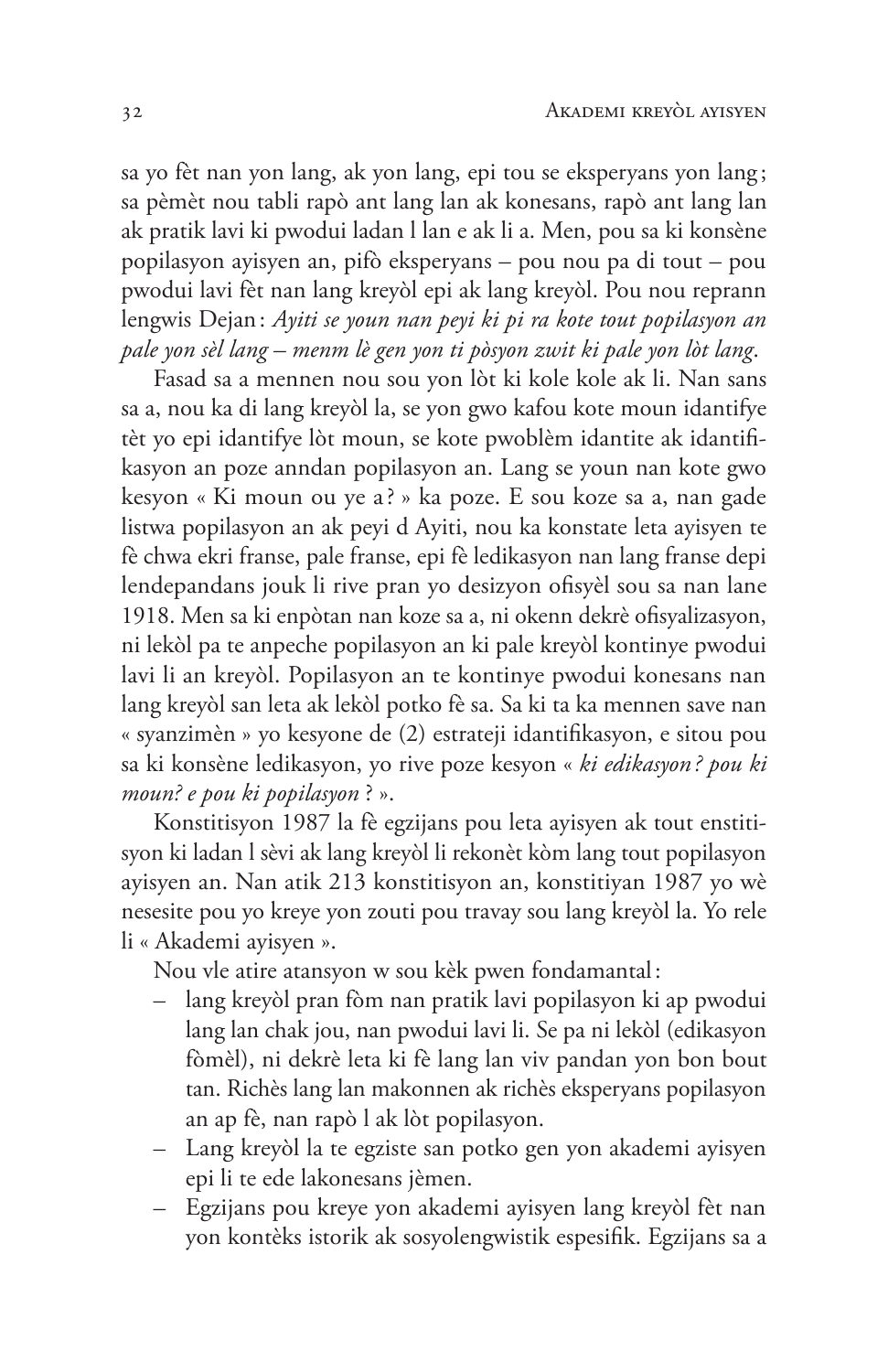fèt, nan yon peyi kote tout popilasyon an pale yon sèl lang, epi yon ti pati zwit pale yon lòt lang anplis.

- Men li fèt tou nan yon kontèks kote se lang ti pati zwit nan popilasyon an pale a ki sèvi pandan yon bann tan kòm lang leta ak ledikasyon.
- Egzijans sa a fèt nan yon kontèks kote lang tout popilasyon an pale a, yo fè li pase pandan yon bann tan pou yon lang san valè, san prestij e ki pa ka charye konesans toutbon. Sa ki bafwe tout konesans popilasyon an pandan yon bann tan, pratik lavi ayisyen, mannyè nou ye, mannyè nou panse, mannyè nou aji. Tout eksperyans sa yo pwodui nan lang kreyòl la e ak lang kreyòl la, e yo pote makfabrik popilasyon ayisyen an.

Kesyon akademi ayisyen lang kreyòl la ki reparèt nan mitan deba nan peyi d Ayiti ta dwe genyen anpil enpòtans nan je Ayisyen jounen jodi. Se pa sèlman yon devwa pou respekte konstitisyon an, sa gen rapò tou ak kouman nou vle pozisyone nou nan mitan tout chanjman k ap fèt yo? Kouman nou vle egzistans nou kòm pèp nan yon mond kote teknoloji ap vale teren? Kouman nou vle idantifye nou nan mitan fenomèn globalizasyon an?

Akademi ayisyen an, nan jan atik 213 la mete l la, se yon zouti ki la pou travay sou lang kreyòl nan lide pou repare yon enjistis ki pran sous depi lakoloni pou rive jwenn nou jouk jounen jodi. Men lè n ap gade, eske li pa ale pi lwen epi pi fon pase sa. Eske Akademi Ayisyen an pa youn nan zouti ki la pou pèmèt nou ranmase « moun » ayisyen kòm patrimwàn peyi d'Ayiti ki pote konesans epi pwodwi konesans nan pwodi lavi yo chak jou pi plis?

### Ansanm travay akademi an ta ka gen pou li fè sou lang kreyòl la nan peyi a

### A. Ede popilasyon an sèvi ak lang kreyòl la pi plis epi chache konnen sistèm lang lan pi byen,

- pwodui epi ankouraje pwodiksyon ki mennen nan deskripsyon divès nivo langaj nan lang kreyòl la,
- ankouraje rechèch epi òganize rechèch sou varyete lang kreyòl  $\,$ ki gen nan peyi a,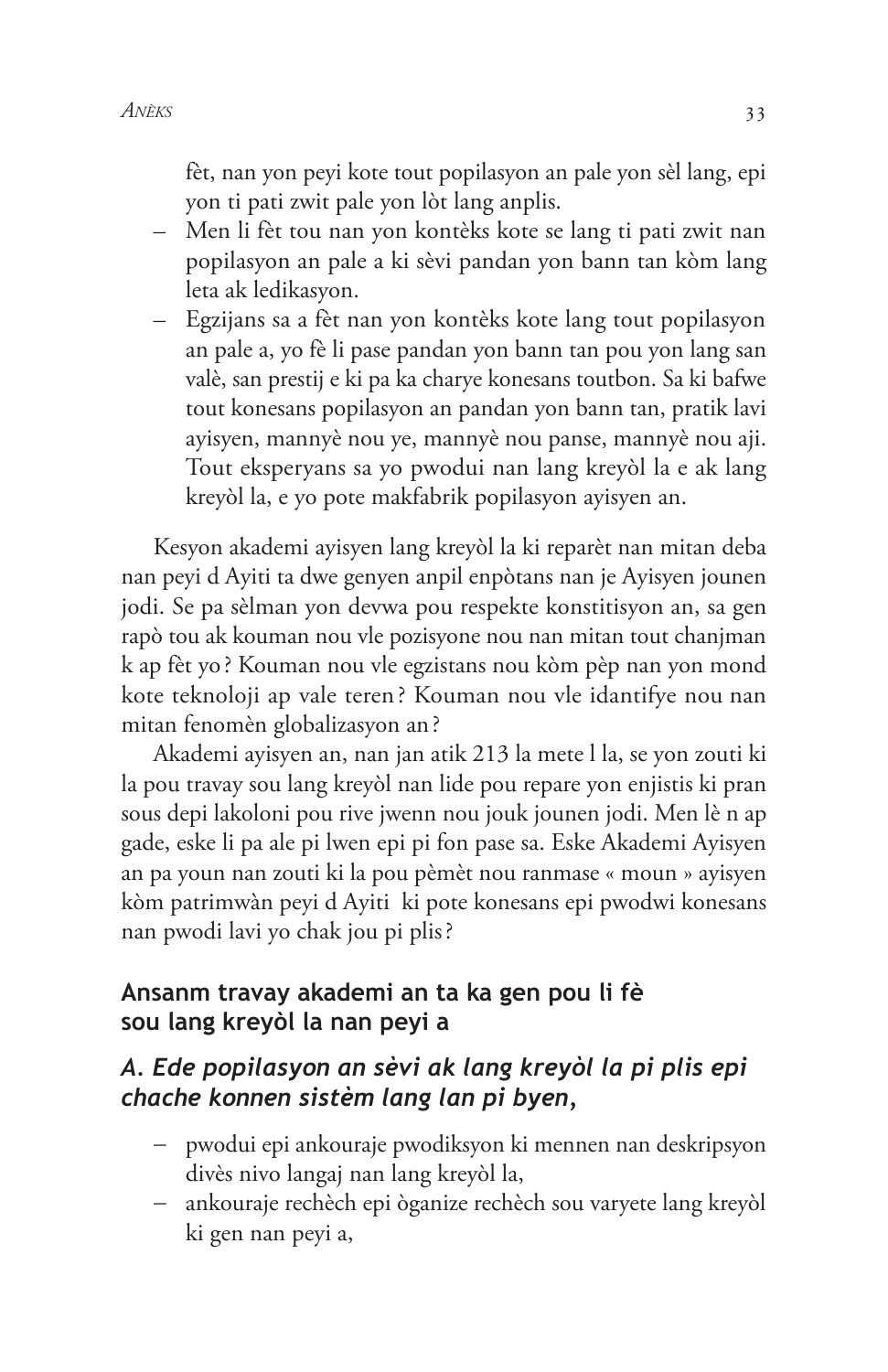- ede popilasyon an dekouvri richès leksikal lang kreyòl la epi ankouraje rechèch sou sa,
- fè edisyon ak vilgarizasyon pwodiksyon oral ak ekri ki fèt sou kreyòl epi an kreyòl.

### B. Akademi an ap la pou li ankouraje moun ranmase konesans pèp ayisyen an nan tout domèn epi gaye konesans sa yo:

- evalye patrimwàn entelektyèl, atistik ak patrimwàn sou kwayans popilasyon ayisyen an pwodui depi plis pase de san (200) lane epi ankouraje moun travay sou sa,
- ankouraje rechèch sou achivaj ak analiz kalite panse popilasyon ayisyen an pwodui sou lavi l, ak tout sa ki konsène egzistans li; fason li poze pwoblèm ak fason li konprann « byen ak mal », elatriye,
- idantifye divès kalite rechèch ki ap fèt e ki ka fèt sou kreyòl, pandan l ap ankouraje rechèch sosyete ayisyen ak lang kreyòl la bezwen pou rezoud pwoblèm lang nan peyi a.

### C. Veye pou Leta ak tout enstitisyon ki la pou fè sèvis popilasyon an sèvi ak lang kreyòl la jan konstitisyon 1987 la mande li a:

- veye pou tout biwo leta yo fonksyone an kreyòl epi pou dokiman ki pwodui anndan yo fèt an kreyòl,
- veye pou tout dekrè ak lwa leta ap pran, dokiman ki ap ekri, pou yo fèt an kreyòl kit nan pouvwa egzekitif la, kit nan lejislatif la ak lajistis,
- veye pou pratik lajistis yo fèt an kreyòl yon mannyè pou popilasyon jistisyab la byen konnen tout etap ak demach jidisyè yo,
- egzije pou edikasyon fèt nan lang popilasyon an ki se lang kreyòl la epi veye pou sa fèt kòmsadwa,
- evalye pwodiksyon materyèl didaktik pou lekòl, pou fòmasyon pwofesyonèl ak siperyè ann Ayiti epi ankouraje devlopman materyèl sa yo,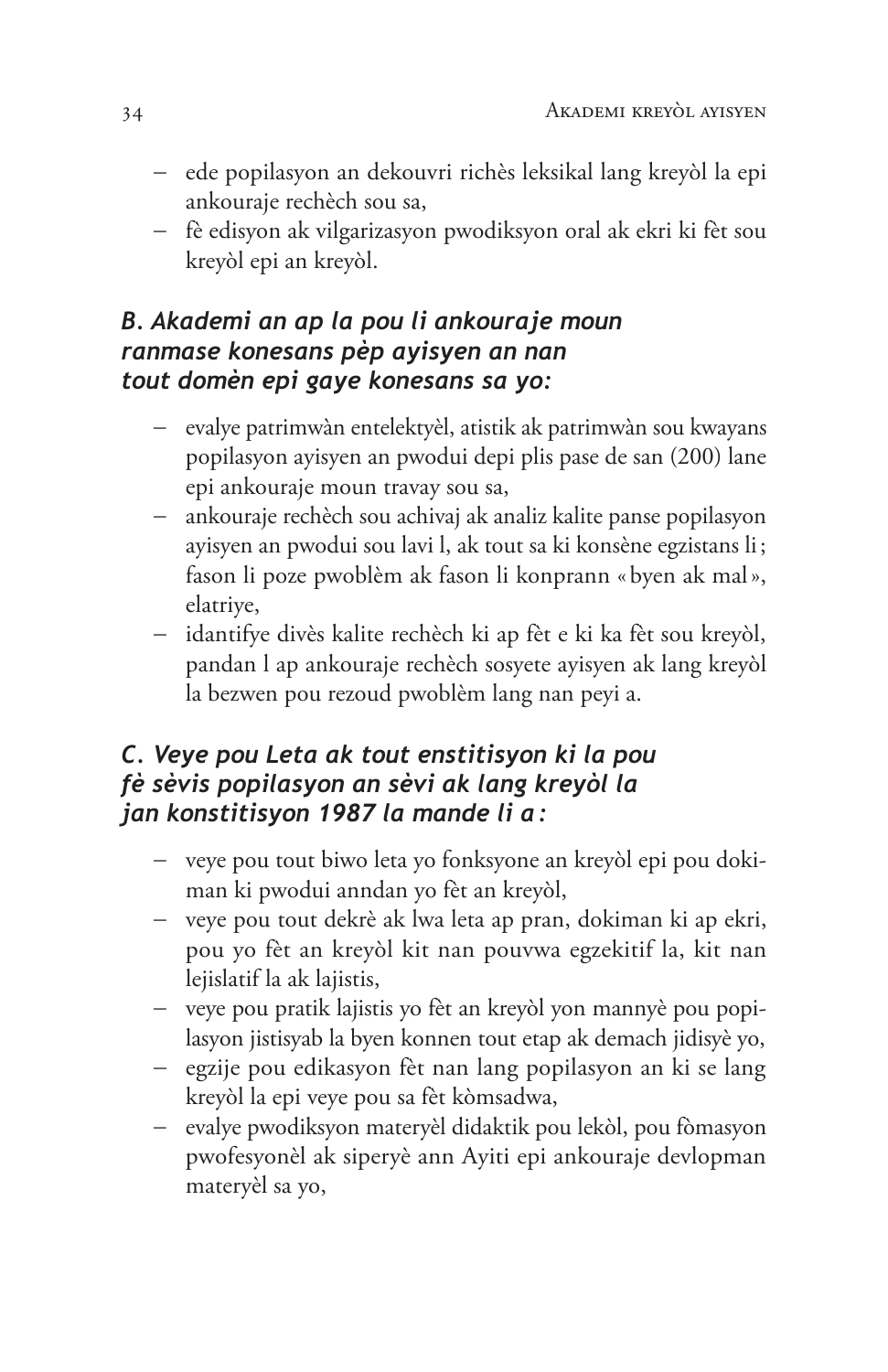- veye pou inivèsite nan peyi a ranpli tout aktivite yo an kreyòl, kit se fòmasyon, kit se rechèch oubyen sèvis.

## D. Travay pou fini ak rapò miwomiba lang kreyòl la sibi nan peyi d Ayiti depi plis pase desan (200) lane:

- Fè pwomosyon pou lang kreyòl la gen plis valè nan mitan popilasyon an pou rive met bout nan diskriminasyon kreyòl la sibi nan istwa peyi a,
- Ankouraje enstitisyon prive kou piblik, ak medya yo fonksyone nan lang kreyòl la.

## Enstitisyonalizasyon Akademi an

Akademi lang kreyòl la se yon enstitisyon otonòm anndan leta a. Li la pou reglemante yon seri pratik lengwistik ki anpeche lang kreyòl la jwe yon seri wòl li dwe jwe, pou fè rechèch sou lang lan, pou devlope yon seri zouti k ap pèmèt moun byen metrize aprantisaj lang lan, pou ankouraje moun pwodui nan tout kalite domèn, espesyalman nan domèn ki gen pou wè ak lasyans epi li la pou sèvi referans pou verifikasyon tout prensip syantifik lang lan.

| Sèvis                                                                  | Travay ki ap fèt                                                                                                                                    |
|------------------------------------------------------------------------|-----------------------------------------------------------------------------------------------------------------------------------------------------|
| Rechèch syantifik ak<br>dokimantasyon                                  | Fè rechèch sou lang lan epi ankou-<br>raje rechèch nan lang lan                                                                                     |
| Tradiksyon, koresyon ak revizyon<br>dokiman                            | Tradui dokiman leta an kreyòl,<br>ankouraje anplwaye leta yo pwodui<br>an kreyòl, korije oswa revise travay<br>sa yo                                |
| Pwodiksyon zouti aprantisaj lang<br>lan ak zouti referans nan lang lan | Pwodui materyèl didaktik,<br>diksyonè ak liv gramè                                                                                                  |
| Fòmasyon ak pwomosyon                                                  | Fè fòmasyon pou tout kategori<br>moun nan lang kreyòl la, fè<br>pwomosyon sou jan pou yo sèvi<br>avè l epi ankouraje moun pwodui<br>tout kalite zèv |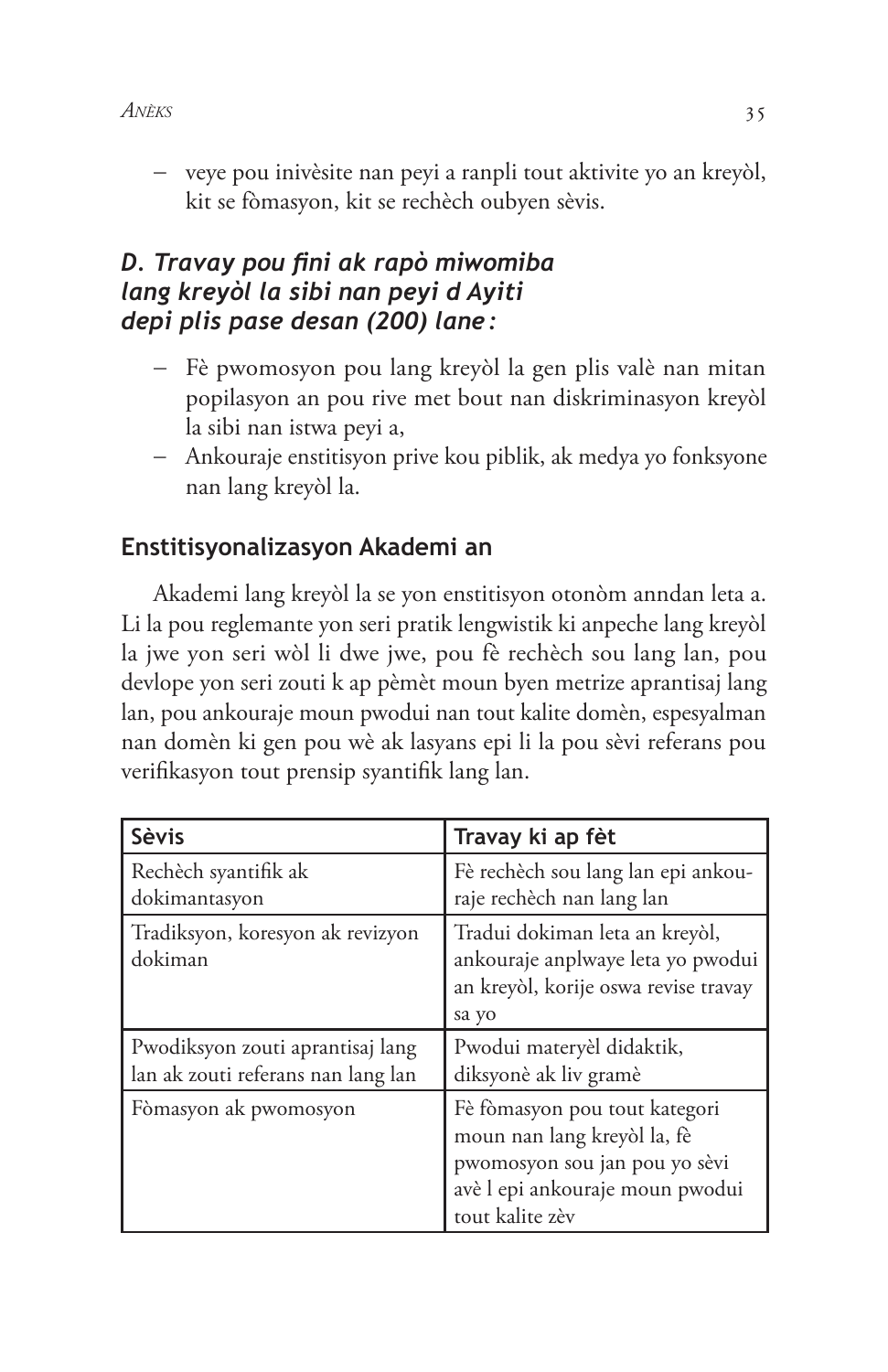Fonksyònman entèn li ap chita sou yon seri sèvis oubyen biwo kote li regwoupe ansanm travay l ap gen pou fè yo.

Pou sa ki gen pou wè ak rapò li ak lòt estrikti leta (tankou lòt enstitisyon otonòm ak endepandan menm jan ak li, epi tou ak ministè, elatriye), Akademi an ap tabli yon rapò ki respekte prensip fonksyònman « enstititisyon otonòm ak endepandan » yo jan konstitisyon 1987 la prevwa sa.

a. Anplwaye akademi lang kreyòl ayisyen an

Anplwaye akademi kreyòl ayisyen an se moun ki gen konpetans ki koresponn ak divès kalte responsablite akademi an genyen, jan nou sot site yo pi wo a nan dokiman an epi sa dwe fèt dapre jan yo anplwaye moun nan fonksyon piblik la epi selon konpetans enstitisyon an bezwen.

- b. Yon modèl estrikti
- 1. Akademi an
- 2. Konsèy konsiltatif ki gen plizyè sou-gwoup tankou: Lengwis, Ekonomis, Agwonòm, Doktè, Avoka, Enjenyè, Istoryen, Edikatè, Jesyonè, eksetera.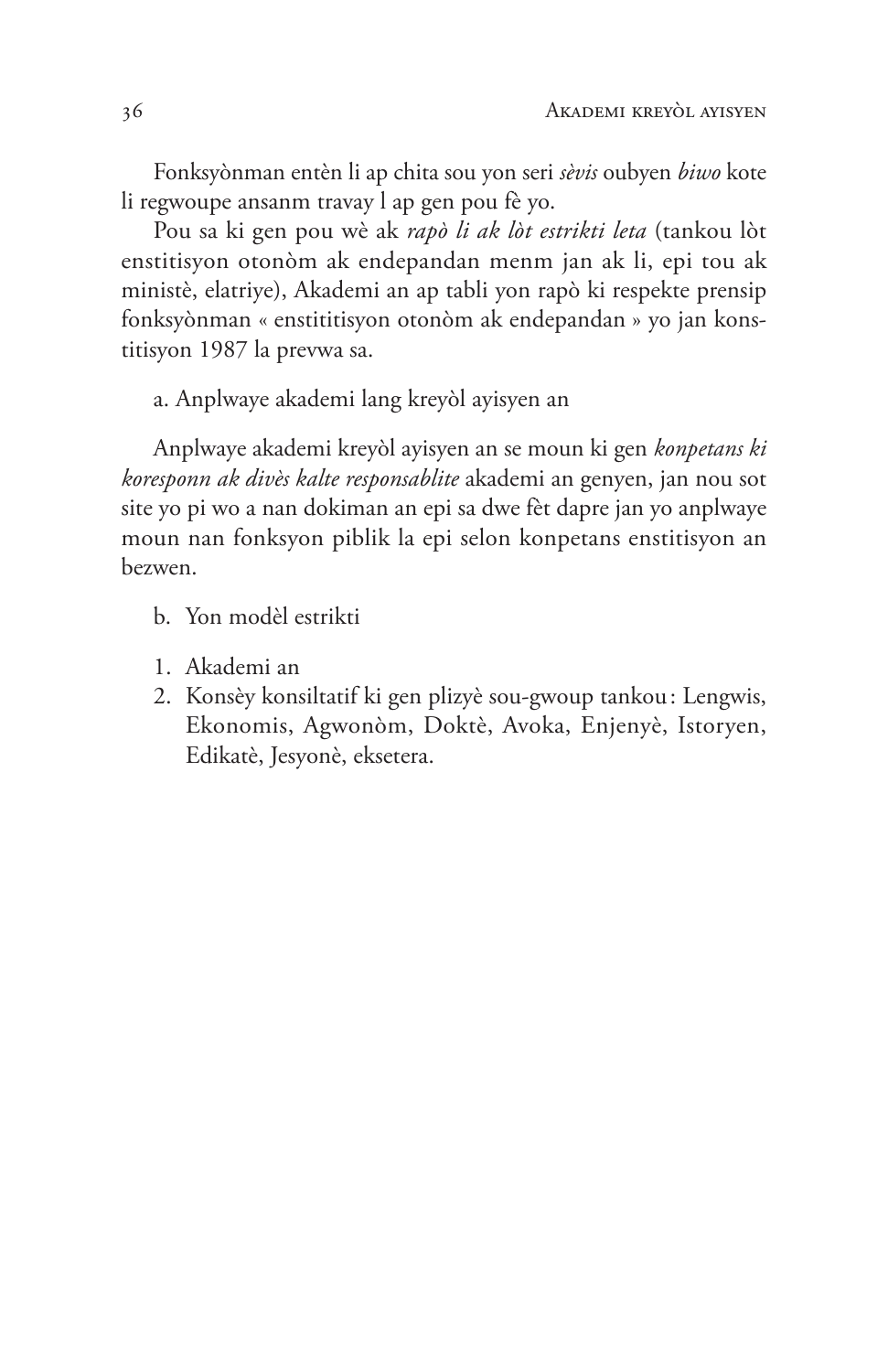## 2. DEKLARASYON KOMITE INISYATIV POU RIVE METE AKADEMI AYISYEN **AN KANPE**

Yo mete yon Akademi Ayisyen pou li fikse lang kreyòl la e pou li fè l kapab devlope anfom, an òd epi selon prensip lasyans.<br>Konstitisyon Repiblik d'Ayiti, 1987, Atik 213

Tou menm, Inivèsite d Eta d Ayiti, Sekreteri d Eta pou Alfabetizasyon, Près Nasyonal d Ayiti, Konfederasyon Nasyonal Vodouyizan Ayisyen, Jounal « Bon Nouvèl » ki fè pati Komite Inisyativ pou rive mete Akademi Ayisyen an kanpe, nou koube n byen ba devan kouraj ak fòs volonte pèp Ayisyen an.

Nou pwofite 28<sup>èm</sup> Jounen Entènasyonal Lang Kreyòl la pou nou fè tout moun sonje enpòtans lang kreyòl la genyen pou nou menm Pèp Ayisyen e sa parèt aklè nan Konstitisyon an. Manm Asanble ki te prepare dokiman Konstitisyon 1987 la te konprann enpòtans kesyon sa a. Se sa k fè yo vini ak plizyè atik ki konsène plas lang yo ak wòl lang yo nan sosyete a :

- atik 5 « Sèl lang ki simante tout Ayisyen ansanm, se lang kreyòl la. Kreyòl ak franse, se lang ofisyèl Repiblik d Ayiti. »
- atik 24.3 « Rezon ki fè yo arete yon moun, oubyen rezon ki fè yo fèmen yon moun nan prizon, se pou manda a esplike sa klè, ni an kreyòl, ni an franse. »
- atik 40. « Leta dwe sèvi ak radyo, ak jounal, ak televizyon pou  $\,$ li gaye bon enfòmasyon, an kreyòl ak an franse... »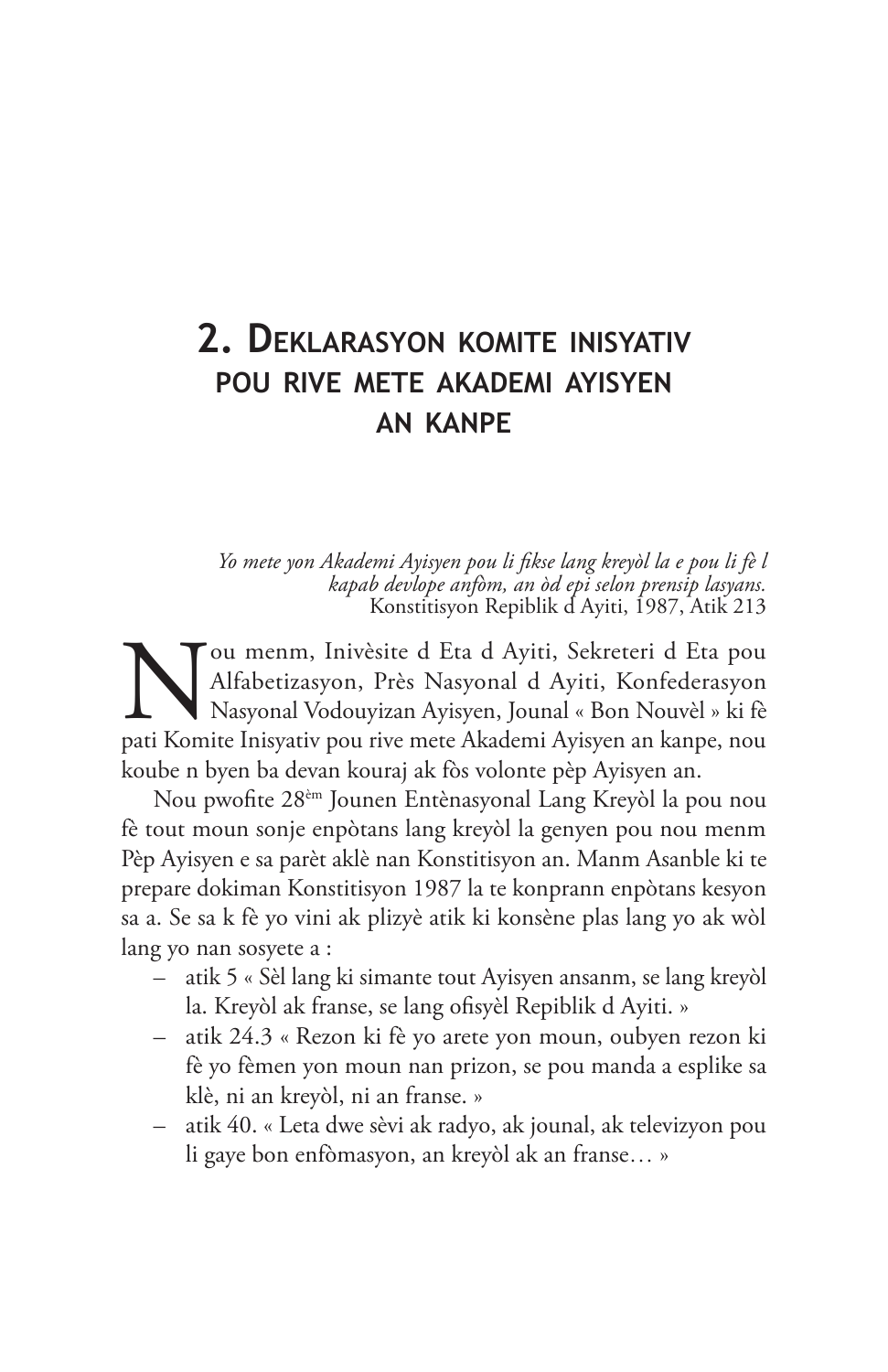Al gade tou kijan atik 211 lan mande pou yo sèvi ak lang ofisyèl yo nan tout nivo nan sistèm edikasyon ayisyen an (...) Pifò kou yo, dwe fèt nan lang ofisyèl peyi a.

Nou menm manm komite inisyativ la, nou apresye travay ki fèt pou franse a ki se youn nan lang ofisyèl nou yo ; men, nou gen anpil kè sote lè n wè kòman, malgre pwogrè kreyòl la ap fè nan sosyete a, kontinye gen gwo antrav pou devlopman sèl lang ki simante tout Ayisyen yo ansanm. Konsa, nou kwè youn nan antrav ki anpeche nou respekte atik ki konsène kesyon lang yo kòmsadwa, se paske nou pa respekte sa manman lwa peyi a di e sitou atik 213 la ki mande pou kreye yon Akademi Ayisyen.

Nou kwè jan konstitisyon an mande l la, kesyon lang anndan yon nasyon pa dwe lage nan lib. Okontrè li enpòtan pou nou trete kesyon sa a kòm yon dosye estratejik pou peyi a. Se sa k fè, depi kèk tan, nou menm nan Komite sa a, nou pran devan nan brase lide, reflechi, diskite epi fè konsiltasyon pou rive mete Akademi an kanpe. Nan kad sa a tou, nou pwofite anonse piblik la an jeneral, etidyan, pwofesè, sosyològ, antwopològ, lengwis, ekriven, powèt ak tout moun k ap batay pou avansman lang kreyòl la an patikilye, nou ap òganize nan mitan lane 2011 lan yon kokenn chenn brase lide (Kolòk Entènasyonal) sou ki jan nou kapab pouse desidè yo ak tout Palman an mete Akademi Ayisyen an soupye pou toutbon.

Se poutèt sa Komite Inisyativ la deklare li soutni ak tout fòs li Konstitisyon 1987 la, sitou atik 213 la ki genyen deklarasyon sa a. Nou pran konsyans pwoblèm lang kreyòl la se yon dosye estratejik sa vle di yon dosye majè pou Pèp Ayisyen an, ki dwe trete kòrèkteman, san pèdi tan. Okenn pwogrè pa posib si nou pa planifye, epi amenaje de (2) lang ofisyèl nou yo san fòs kote.

Premye pa sa yo pa ase, gen anpil lòt ki pou fèt ankò. Pou travay la jwenn bon rezilta, fòk tout enstitisyon, tout gwoup moun ak tout sektè nan sosyete a : fanm kou gason, edikatè, sosyològ, ekriven, lengwis, pè, pastè, houngan, jiris, sendikalis, moun lavil kou moun nan mòn, etidyan, antreprenè, komèsan, elatriye ki santi yo konsènen e ki dakò vin patisipe nan demach Komite Inisyativ la deja koumanse a ! Nan sans sa, n ap envite tout lòt moun ak tout enstitisyon vin kore deklarasyon an epi siyen l tou.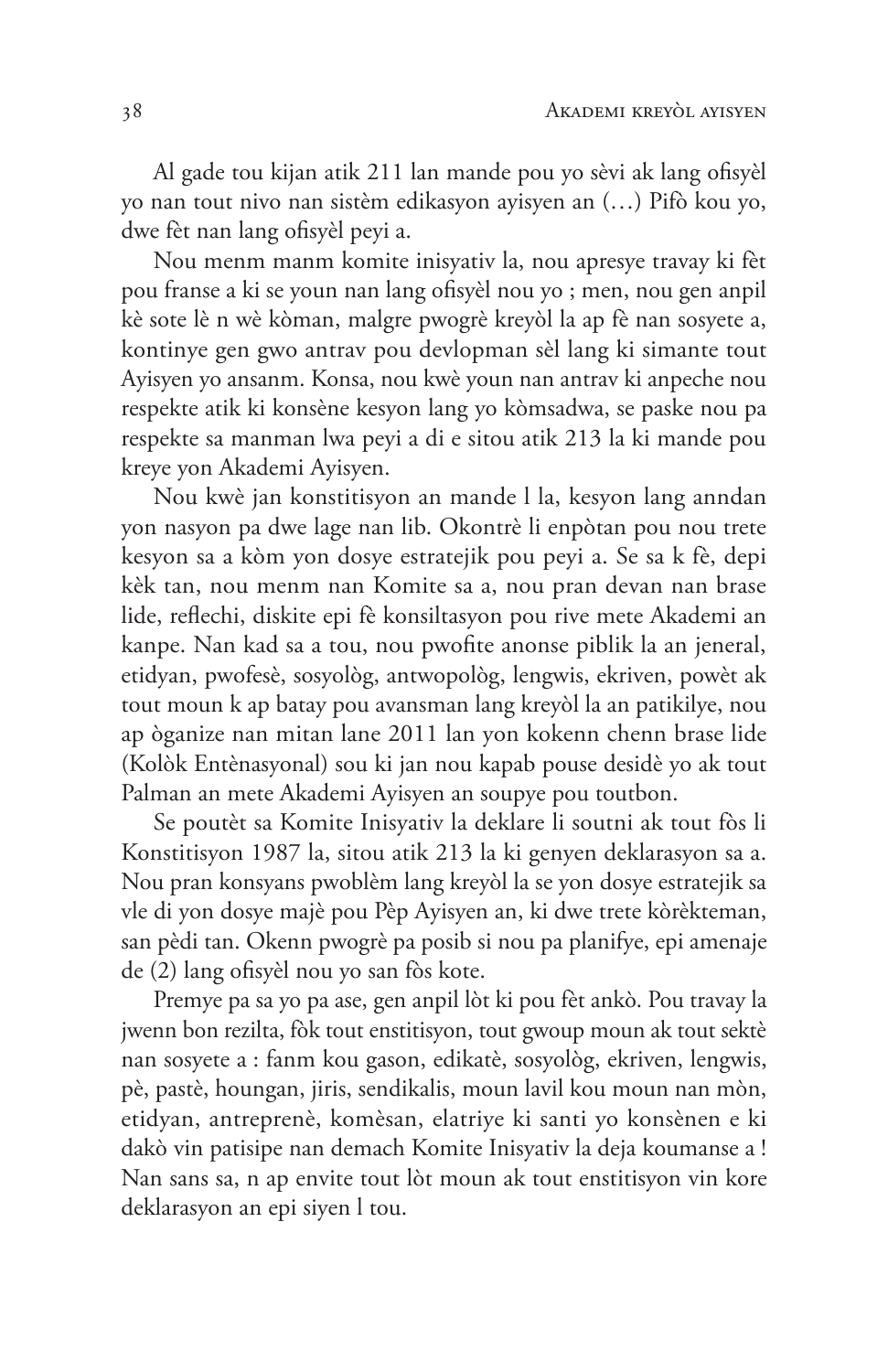Moun ki siyen Deklarasyon sa se :

Jean Vernet HENRY Inivèsite d Eta d Ayiti Carol JOSEPH Sekreteri d Eta Alfabetizasyon Max BEAUVOIR Konfederasyon Nasyonal Vodouyizan Ayisyen / Ati Nasyonal Jean-Pierre Nzemba WAYI, CICM Jounal Bon Nouvèl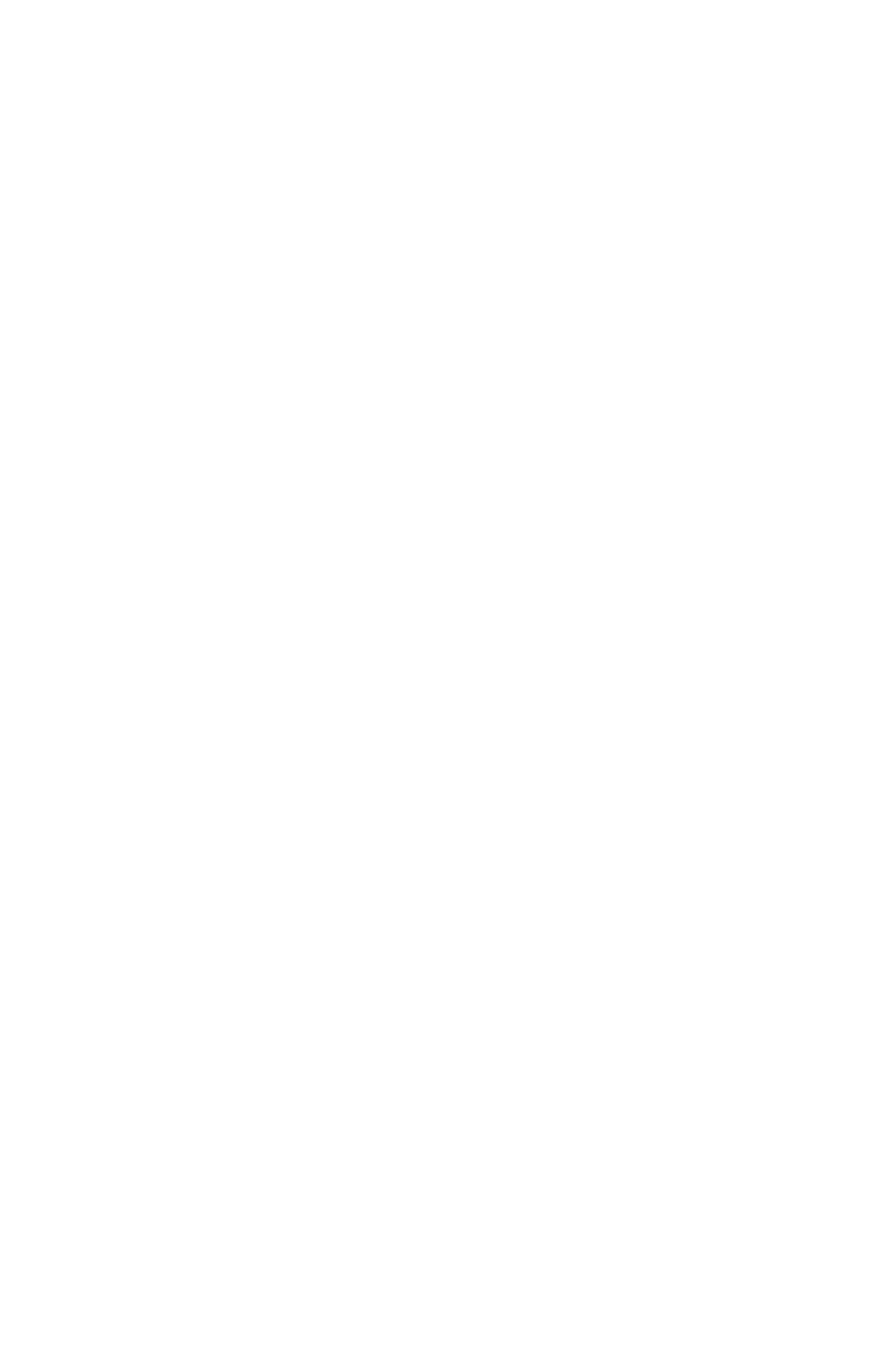## **3. APPEL SOLENNEL POUR LA MISE** EN PLACE DE L'ACADÉMIE **DU CRÉOLE HAÏTIEN**

vant de partager avec vous mon sentiment sur ce que représente pour nous l'accueil en Haïti de ce 12 Colloque International des Études Créoles, j'aimerais, au nom du Conseil Exécutif de l'Université d'Etat d'Haïti et en mon nom propre, vous adresser mes plus chaleureuses salutations. J'aimerais dire combien nous sommes heureux de la présence en Haïti des prestigieux membres du Comité International des Etudes Créoles. J'aimerais aussi rendre un hommage spécial aux dirigeants du Centre de Recherche Normes, Échanges et Langages, qui ont eu l'audace de présenter en 2006 la candidature d'Haïti pour l'organisation d'un tel évènement. Je dis « audace » car à cette époque, le pays traversait une situation particulièrement difficile.

C'est pour moi un grand plaisir de prendre part ce matin à la cérémonie d'ouverture du douzième « Colloque des Études Créoles». Cet événement international se tient, depuis déjà plus de trente ans, dans un état créolophone différent. Or, c'est pour la première fois que nous, en Haïti, avons l'opportunité de l'accueillir. Et cela, en dépit du fait que nous sommes la plus grande nation créolophone en plus d'être la plus ancienne. Vous comprenez que ce plaisir est d'autant plus intense que nous avons dû attendre longtemps. Nous sommes donc heureux de pouvoir accueillir cet événement, ici, en Haïti, dans le plus vaste et le plus dynamique laboratoire du créole.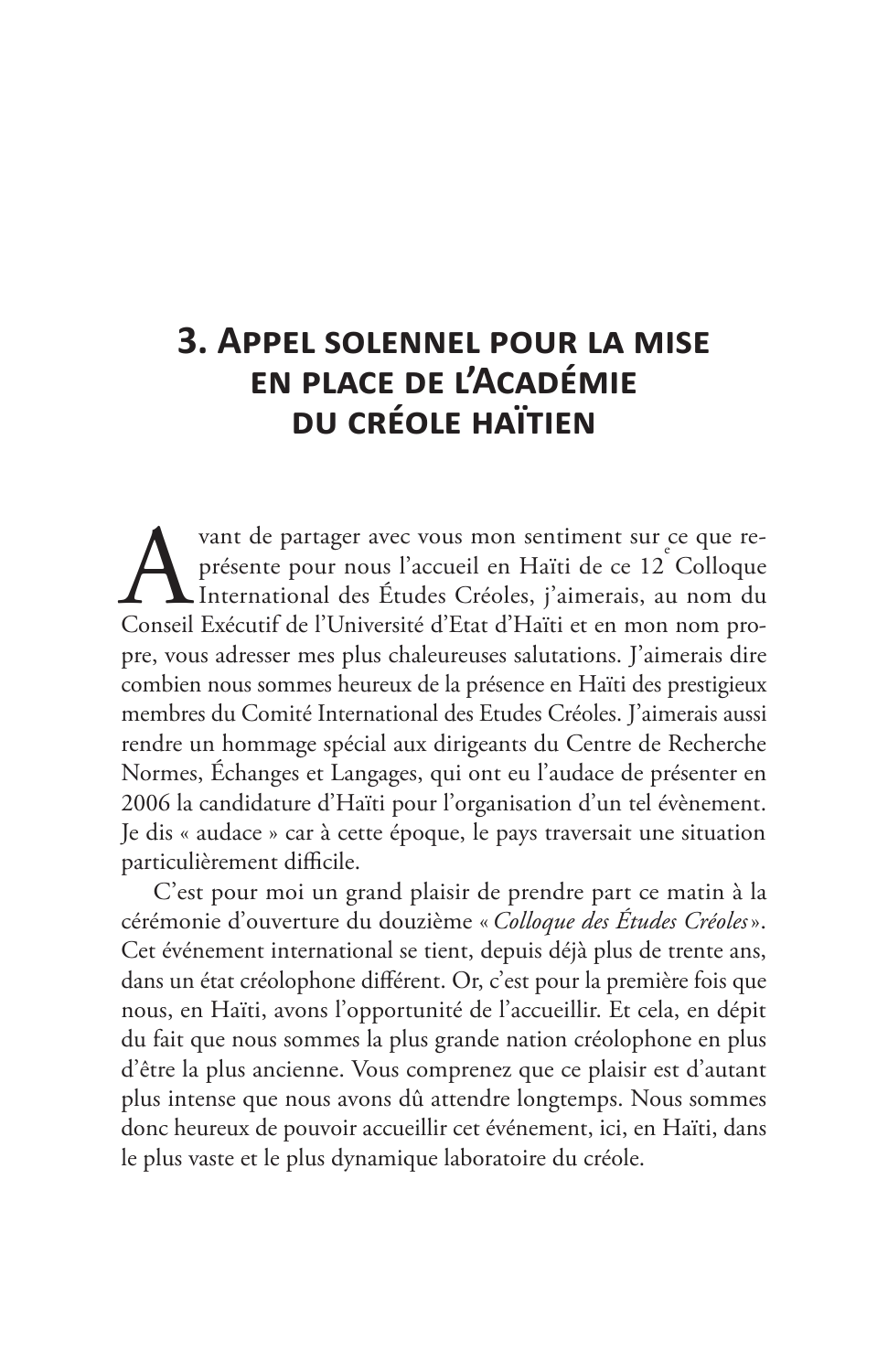D'autant plus que nous, Haïtiens, sommes très sensibles et très concernés par les précieux acquis du Comité International des Etudes Créoles qui a su, entre autres réalisations :

- Créer et imposer une nouvelle discipline scientifique, au sein de la linguistique, la créolistique;
- Elaborer et diffuser un vaste travail de description des langues créoles :
- Rendre disponible des instruments pertinents de défense, d'illustration et de développement de la langue créole, lesquels ont pu faire leurs preuves dans la mise en place de réformes éducatives, notamment aux Seychelles et en Haïti.

Dans le même temps des pas importants ont été franchis en Haïti durant ces 30 dernières années dans le domaine de la promotion et de la valorisation de langue nationale.

À part les travaux académiques et didactiques produits en Haïti et à l'étranger, il faut noter les points suivants :

- le créole est devenu langue officielle depuis la Constitution de  $1987:$
- le créole est reconnu comme langue et objet d'enseignement depuis la Réforme Bernard;
- l'enseignement supérieur s'est mis de la partie avec la création de la Faculté de Linguistique Appliquée de l'UEH ;
- à la radio, dans les discours politiques, le créole a acquis droit de cité:
- la dernière rentrée littéraire a été consacrée à la littérature créole.

Nous sommes donc loin, très loin, de cette période où le Directeur du Quotidien Gouvernemental « Le Nouveau-Monde », un intellectuel de belle eau pourtant, le Dr. René Piquion, pour ne pas le nommer, pouvait réclamer, « au nom de la raison d'Etat », de condamner au silence tous ceux qui osaient promouvoir et défendre la langue maternelle.

Cela dit, il nous reste encore beaucoup à faire pour que la langue créole acquière sa vraie place en pays d'Haïti et cesse d'être l'objet des discriminations de toutes sortes que nous connaissons: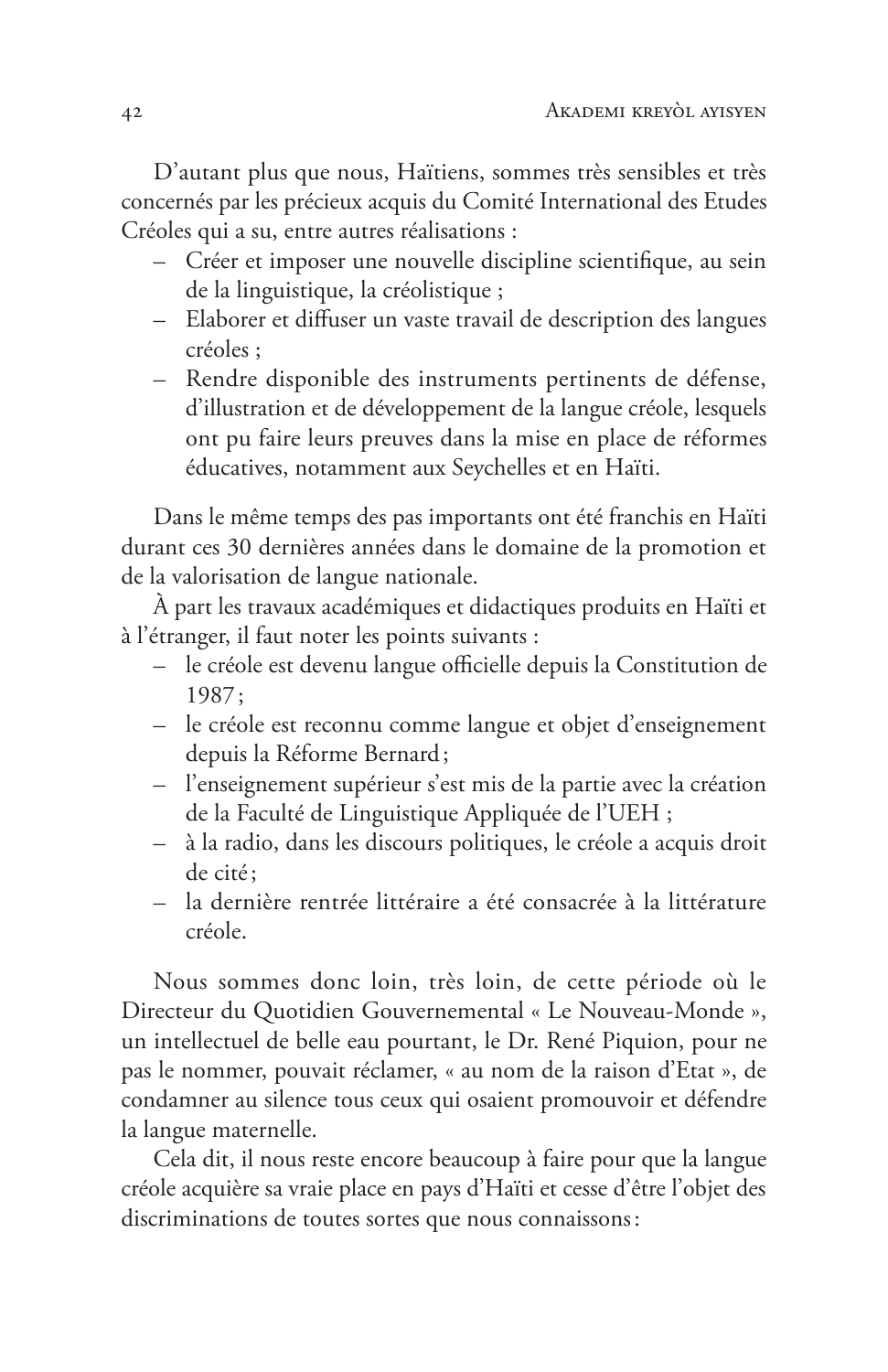- au niveau de la justice,
- au niveau de l'enseignement,
- au niveau de l'administration.  $\equiv$  .

pour ne citer que cela. Le créole attend encore d'être consacré effectivement langue officielle.

Au niveau de mentalités, au niveau des valeurs, nous avons encore du chemin à parcourir pour que ce patrimoine riche et divers, ce socle fondamental de notre identité, ce véhicule et réceptacle de nos savoirs, nous l'assumions pleinement, avec toute la fierté et tout l'orgueil qui lui sont dus.

Dans cette perspective, nous souhaitons ardemment un rapprochement entre ce prestigieux Comité International des Etudes Créoles et nous. Plus encore, nous espérons fermement que la tenue de ce colloque en Haïti soit le point de départ d'un nouveau mouvement de défense, de promotion, de valorisation du Créole en Haïti.

Il faut que le Créole trouve en Haïti la place qui lui est due. Il faut qu'Haïti trouve dans le Créole, dans le mouvement Créole, le mouvement créole international, la place qui lui est due.

Haïti, où pour parodier le poète, le Créole, ou la « créolitude s'est mise debout pour la première fois ».

Le créole, ce ciment qui unit tellement de peuples du monde, tant de nations de la Caraïbe, le créole qui devrait être l'une des langues officielles du CARICOM.

Au moment où vont débuter les travaux de ce XII<sup>e</sup> Colloque, historique par le lieu de son déroulement, je lance un appel solennel aux chercheurs, aux officiels et à tous ceux ici présents pour que l'Académie de la langue créole, prévue par la Constitution 1987, puisse voir le jour prochainement.

Oh !, je sais, qu'entre chercheurs, entre académiques, les violons ne sont toujours pas accordés sur ce point. Il y a des peurs, des incertitudes, des suspicions de toutes sortes.

Mais si nous voulons disposer d'un instrument prestigieux de promotion, de développement, de valorisation de ce patrimoine, témoin et dépositaire de notre identité et de nos savoirs locaux les plus pertinents, nous devons mettre en place cette Académie.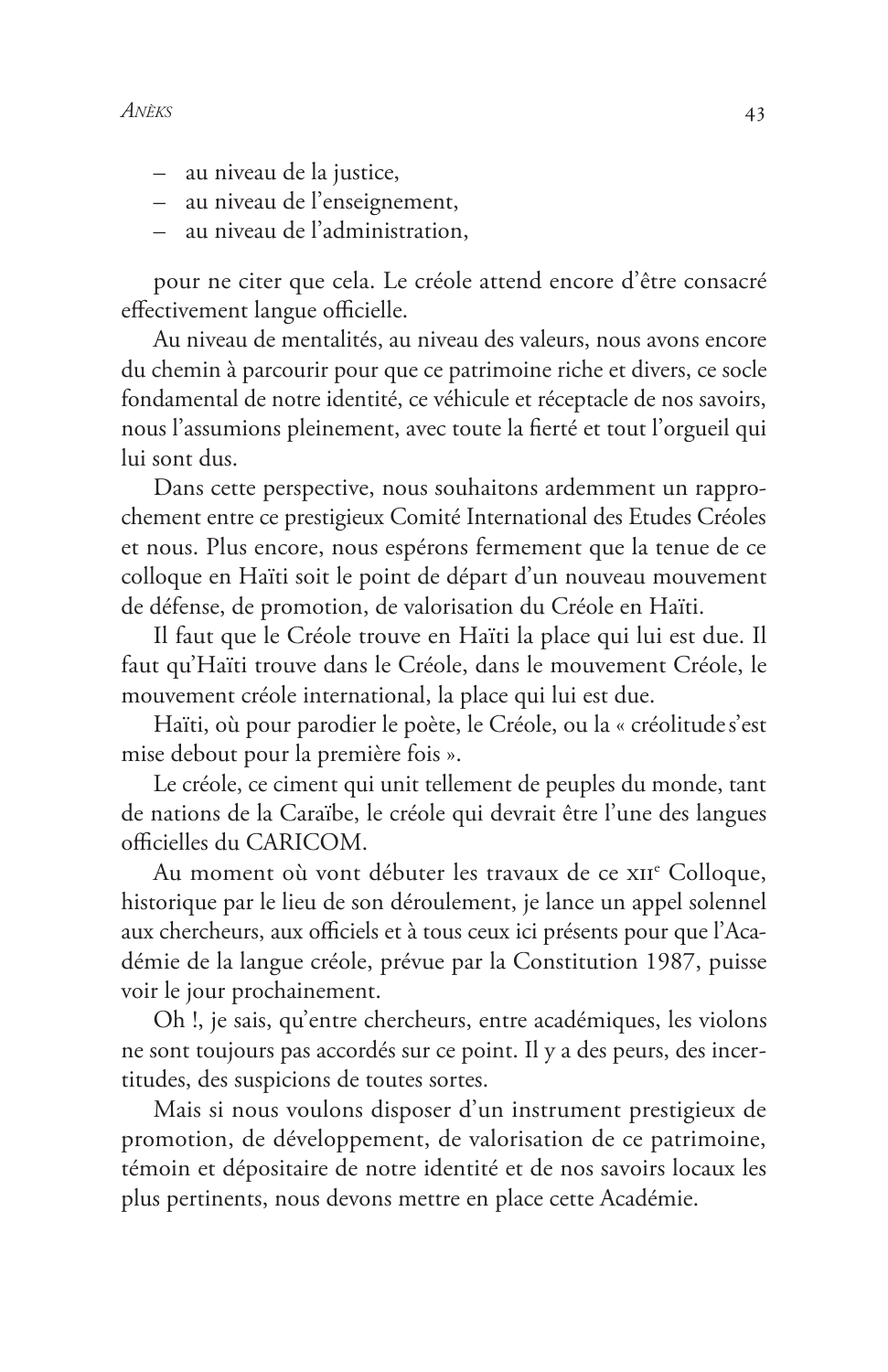L'UEH est prêtre à s'investir dans cette entreprise. Elle en appelle à tous les chercheurs, haïtiens et étrangers, aux membres du CIEC, du CRENEL, à s'y engager résolument.

Nous voulons profiter de ce moment pour rendre un vibrant hommage aux infatigables fondateurs du CIEC, dont les professeurs Robert Chaudenson, Lambert Felix Prudent, Ulrich Fleischmann, Anagret Bolle, et bien sur, le Doyen de la Faculté de Linguistique Appliquée de l'Université d'Etat d'Haïti, le professeur Pierre Vernet.

De manière encore plus spéciale, je tiens à souligner le travail inlassable, substantiel et combien pertinent du professeur Robert Chaudenson, Président du Comité depuis sa fondation, qui a su mener sa barque à bon port. Je vous demande de bien vouloir reconnaître ce travail de titan et l'applaudir chaleureusement.

Au nom du Conseil Exécutif de l'UEH et en mon nom propre, j'ai donc le privilège et le plaisir de déclarer ouverts les travaux du Colloque International desÉtudes Créoles que je souhaite fructueux.

> 25 oktòb 2009 Fritz Deshommes Vice-Recteur à la Recherche